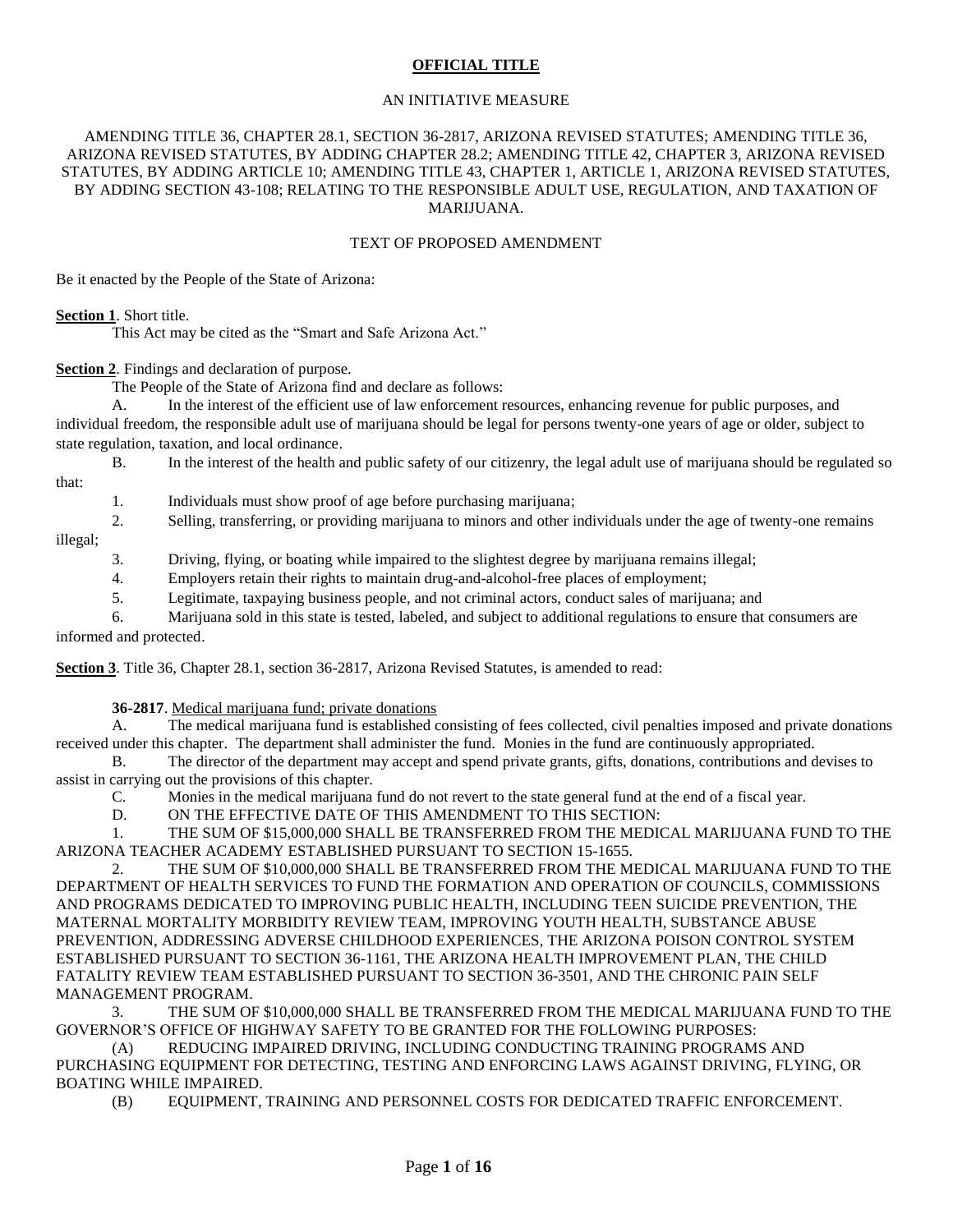THE SUM OF \$2,000,000 SHALL BE TRANSFERRED FROM THE MEDICAL MARIJUANA FUND TO THE DEPARTMENT OF HEALTH SERVICES TO PERMIT THE DEPARTMENT TO IMPLEMENT, CARRY OUT AND ENFORCE CHAPTER 28.2 OF THIS TITLE.

5. THE SUM OF \$1,000,000 SHALL BE TRANSFERRED FROM THE MEDICAL MARIJUANA FUND TO THE SMART AND SAFE ARIZONA FUND CREATED PURSUANT TO SECTION 36-2856.

6. THE SUM OF \$1,000,000 SHALL BE TRANSFERRED FROM THE MEDICAL MARIJUANA FUND TO THE DEPARTMENT OF HEALTH SERVICES FOR THE SOLE PURPOSE OF FUNDING PROGRAMS AND GRANTS TO QUALIFIED NONPROFIT ORGANIZATIONS FOR EDUCATION AND COMMUNITY OUTREACH RELATED TO THE PROVISIONS OF CHAPTER 28.2 OF THIS TITLE.

**Section 4**. Title 36, Arizona Revised Statutes, is amended by adding chapter 28.2, to read:

## CHAPTER 28.2

### RESPONSIBLE ADULT USE OF MARIJUANA

**36-2850**. Definitions

IN THIS CHAPTER, UNLESS THE CONTEXT REQUIRES OTHERWISE:

1. "ADVERTISING" MEANS ANY PUBLIC COMMUNICATION IN ANY MEDIUM THAT OFFERS OR SOLICITS A COMMERCIAL TRANSACTION INVOLVING THE SALE OR PURCHASE OF MARIJUANA OR MARIJUANA PRODUCTS.

2. "CHILD-RESISTANT" MEANS DESIGNED OR CONSTRUCTED TO BE SIGNIFICANTLY DIFFICULT FOR CHILDREN UNDER FIVE YEARS OF AGE TO OPEN, AND NOT DIFFICULT FOR NORMAL ADULTS TO USE PROPERLY.

3. "CONSUME," "CONSUMPTION" AND "CONSUMING" MEAN THE ACT OF INGESTING, INHALING OR OTHERWISE INTRODUCING MARIJUANA INTO THE HUMAN BODY.

4. "CONSUMER" MEANS AN INDIVIDUAL WHO IS AT LEAST TWENTY-ONE YEARS OF AGE AND WHO PURCHASES MARIJUANA OR MARIJUANA PRODUCTS.

5. "CULTIVATE" AND "CULTIVATION" MEAN TO PROPAGATE, BREED, GROW, PREPARE AND PACKAGE MARIJUANA.

6. "DELIVERY" AND "DELIVER" MEAN THE TRANSPORTATION, TRANSFER OR PROVISION OF MARIJUANA OR MARIJUANA PRODUCTS TO A CONSUMER AT A LOCATION OTHER THAN THE DESIGNATED RETAIL LOCATION OF A MARIJUANA ESTABLISHMENT.

7. "DESIGNATED CAREGIVER," "INDEPENDENT THIRD-PARTY LABORATORY," "NONPROFIT MEDICAL MARIJUANA DISPENSARY," "NONPROFIT MEDICAL MARIJUANA DISPENSARY AGENT," "QUALIFYING PATIENT" AND "EXCLUDED FELONY OFFENSE" HAVE THE SAME MEANINGS PRESCRIBED IN SECTION 36-2801.

8. "DUAL LICENSEE" MEANS AN ENTITY THAT HOLDS BOTH A NONPROFIT MEDICAL MARIJUANA DISPENSARY REGISTRATION AND A MARIJUANA ESTABLISHMENT LICENSE.

9. "EARLY APPLICANT" MEANS ANY OF THE FOLLOWING:

(A) AN ENTITY SEEKING TO OPERATE A MARIJUANA ESTABLISHMENT IN A COUNTY WITH FEWER THAN TWO REGISTERED NONPROFIT MEDICAL MARIJUANA DISPENSARIES.

(B) A NONPROFIT MEDICAL MARIJUANA DISPENSARY THAT IS REGISTERED AND IN GOOD STANDING WITH THE DEPARTMENT OF HEALTH SERVICES.

10. "GOOD STANDING" MEANS THAT A NONPROFIT MEDICAL MARIJUANA DISPENSARY IS NOT THE SUBJECT OF A PENDING NOTICE OF INTENT TO REVOKE ISSUED BY THE DEPARTMENT OF HEALTH SERVICES.

11. "INDUSTRIAL HEMP" HAS THE SAME MEANING PRESCRIBED IN SECTION 3-311.

12. "LOCALITY" MEANS A CITY, TOWN OR COUNTY.

13. "MANUFACTURE" AND "MANUFACTURING" MEAN TO COMPOUND, BLEND, EXTRACT, INFUSE OR OTHERWISE MAKE OR PREPARE A MARIJUANA PRODUCT.

14. "MARIJUANA" MEANS ALL PARTS OF THE PLANT OF THE GENUS CANNABIS, WHETHER GROWING OR NOT, AS WELL AS THE SEEDS FROM THE PLANT, THE RESIN EXTRACTED FROM ANY PART OF THE PLANT, AND EVERY COMPOUND, MANUFACTURE, SALT, DERIVATIVE, MIXTURE, OR PREPARATION OF THE PLANT OR ITS SEEDS OR RESIN. "MARIJUANA" ALSO INCLUDES CANNABIS AS DEFINED IN SECTION 13-3401. "MARIJUANA" DOES NOT INCLUDE INDUSTRIAL HEMP, THE FIBER PRODUCED FROM THE STALKS OF THE PLANT OF THE GENUS CANNABIS, OIL OR CAKE MADE FROM THE SEEDS OF THE PLANT, STERILIZED SEEDS OF THE PLANT THAT ARE INCAPABLE OF GERMINATION, OR THE WEIGHT OF ANY OTHER INGREDIENT COMBINED WITH MARIJUANA TO PREPARE TOPICAL OR ORAL ADMINISTRATIONS, FOOD, DRINK OR OTHER PRODUCTS.

15. "MARIJUANA CONCENTRATE" MEANS RESIN EXTRACTED FROM ANY PART OF A PLANT OF THE GENUS CANNABIS AND EVERY COMPOUND, MANUFACTURE, SALT, DERIVATIVE, MIXTURE OR PREPARATION OF THAT RESIN OR TETRAHYDROCANNABINOL. "MARIJUANA CONCENTRATE" DOES NOT INCLUDE INDUSTRIAL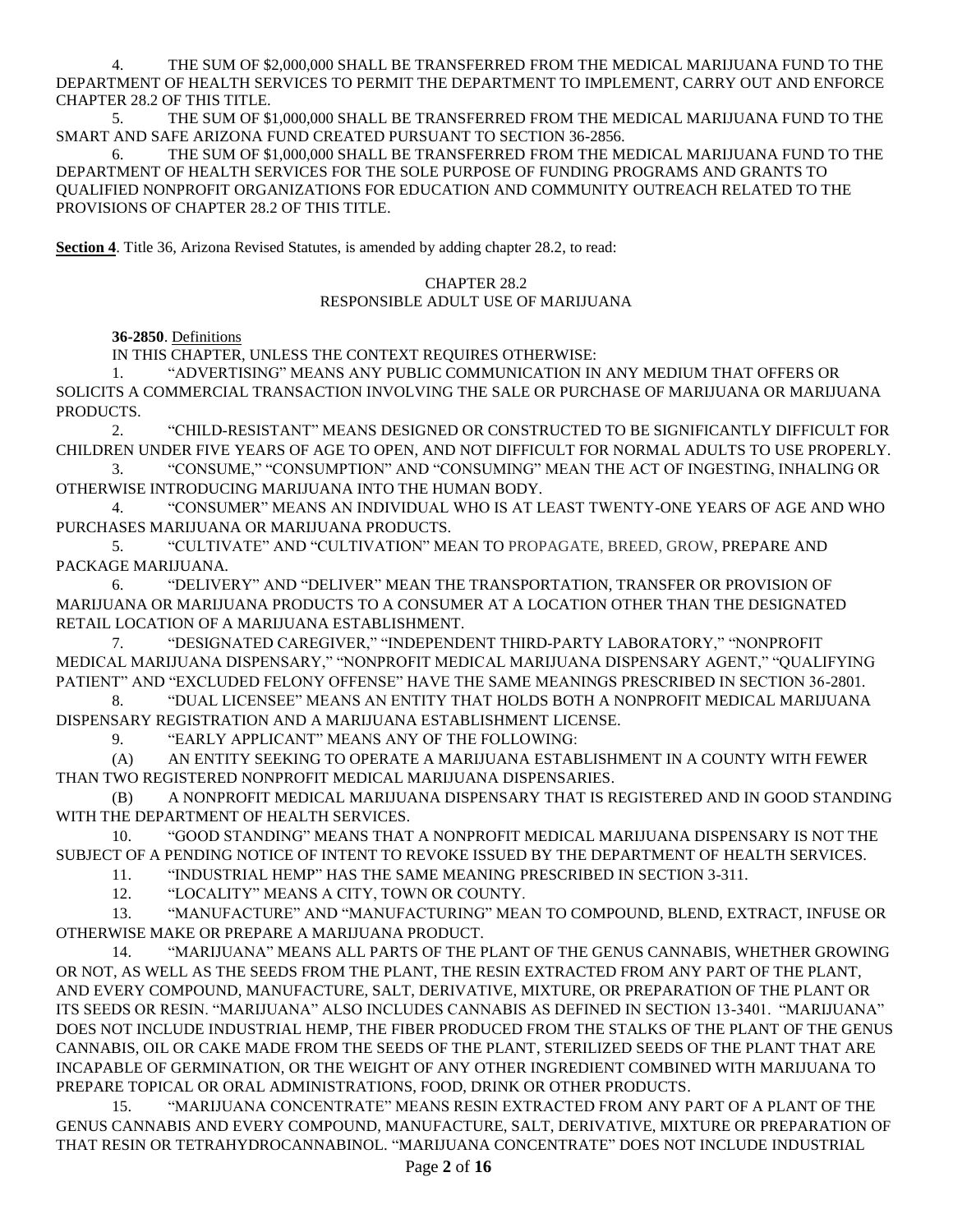HEMP OR THE WEIGHT OF ANY OTHER INGREDIENT COMBINED WITH CANNABIS TO PREPARE TOPICAL OR ORAL ADMINISTRATIONS, FOOD, DRINK OR OTHER PRODUCTS.

16. "MARIJUANA ESTABLISHMENT" MEANS AN ENTITY LICENSED BY THE DEPARTMENT OF HEALTH SERVICES TO OPERATE ALL OF THE FOLLOWING:

(A) A SINGLE RETAIL LOCATION AT WHICH THE LICENSEE MAY SELL MARIJUANA AND MARIJUANA PRODUCTS TO CONSUMERS, CULTIVATE MARIJUANA AND MANUFACTURE MARIJUANA PRODUCTS.

(B) A SINGLE OFF-SITE CULTIVATION LOCATION AT WHICH THE LICENSEE MAY CULTIVATE MARIJUANA, PROCESS MARIJUANA AND MANUFACTURE MARIJUANA PRODUCTS, BUT FROM WHICH MARIJUANA AND MARIJUANA PRODUCTS MAY NOT BE TRANSFERRED OR SOLD TO CONSUMERS.

(C) A SINGLE OFF-SITE LOCATION AT WHICH THE LICENSEE MAY MANUFACTURE MARIJUANA PRODUCTS, AND PACKAGE AND STORE MARIJUANA AND MARIJUANA PRODUCTS, BUT FROM WHICH MARIJUANA AND MARIJUANA PRODUCTS MAY NOT BE TRANSFERRED OR SOLD TO CONSUMERS.

17. "MARIJUANA FACILITY AGENT" MEANS A PRINCIPAL OFFICER, BOARD MEMBER OR EMPLOYEE OF A MARIJUANA ESTABLISHMENT OR MARIJUANA TESTING FACILITY WHO IS AT LEAST TWENTY-ONE YEARS OF AGE AND HAS NOT BEEN CONVICTED OF AN EXCLUDED FELONY OFFENSE.

18. "MARIJUANA PRODUCTS" MEANS MARIJUANA CONCENTRATE AND PRODUCTS THAT ARE COMPOSED OF MARIJUANA AND OTHER INGREDIENTS AND THAT ARE INTENDED FOR USE OR CONSUMPTION, INCLUDING EDIBLE PRODUCTS, OINTMENTS AND TINCTURES.

19. "MARIJUANA TESTING FACILITY" MEANS THE DEPARTMENT OF HEALTH SERVICES OR OTHER ENTITY THAT IS LICENSED BY THE DEPARTMENT OF HEALTH SERVICES TO ANALYZE THE POTENCY OF MARIJUANA AND TEST MARIJUANA FOR HARMFUL CONTAMINANTS.

20. "OPEN SPACE" MEANS A PUBLIC PARK, PUBLIC SIDEWALK, PUBLIC WALKWAY OR PUBLIC PEDESTRIAN THOROUGHFARE.

21. "PROCESS" AND "PROCESSING" MEAN TO HARVEST, DRY, CURE, TRIM OR SEPARATE PARTS OF THE MARIJUANA PLANT.

22. "PUBLIC PLACE" HAS THE SAME MEANING PRESCRIBED IN THE SMOKE-FREE ARIZONA ACT, SECTION 36-601.01.

23. "SMOKE" MEANS TO INHALE, EXHALE, BURN, OR CARRY OR POSSESS ANY LIGHTED MARIJUANA OR MARIJUANA PRODUCTS, WHETHER NATURAL OR SYNTHETIC.

"EMPLOYEE," "EMPLOYER," "HEALTH CARE FACILITY," AND "PLACES OF EMPLOYMENT" HAVE THE SAME MEANINGS PRESCRIBED IN THE SMOKE-FREE ARIZONA ACT, SECTION 36-601.01.

**36-2851**. Employers; driving; minors; control of property; smoking in public places and open spaces THIS CHAPTER:

1. DOES NOT RESTRICT THE RIGHTS OF EMPLOYERS TO MAINTAIN A DRUG-AND-ALCOHOL-FREE WORKPLACE OR AFFECT THE ABILITY OF EMPLOYERS TO HAVE WORKPLACE POLICIES RESTRICTING THE USE OF MARIJUANA BY EMPLOYEES OR PROSPECTIVE EMPLOYEES.

2. DOES NOT REQUIRE AN EMPLOYER TO PERMIT OR ACCOMMODATE THE USE, CONSUMPTION, POSSESSION, TRANSFER, DISPLAY, TRANSPORTATION, SALE OR CULTIVATION OF MARIJUANA IN A PLACE OF EMPLOYMENT.

3. DOES NOT ALLOW DRIVING, FLYING OR BOATING WHILE IMPAIRED TO EVEN THE SLIGHTEST DEGREE BY MARIJUANA OR PREVENT THE STATE FROM ENACTING AND IMPOSING PENALTIES FOR DRIVING, FLYING OR BOATING WHILE IMPAIRED TO EVEN THE SLIGHTEST DEGREE BY MARIJUANA.

4. DOES NOT ALLOW AN INDIVIDUAL WHO IS UNDER TWENTY-ONE YEARS OF AGE TO PURCHASE, POSSESS, TRANSPORT OR CONSUME MARIJUANA OR MARIJUANA PRODUCTS.

5. DOES NOT ALLOW THE SALE, TRANSFER OR PROVISION OF MARIJUANA OR MARIJUANA PRODUCTS TO AN INDIVIDUAL WHO IS UNDER TWENTY-ONE YEARS OF AGE.

6. DOES NOT RESTRICT THE RIGHTS OF AN EMPLOYER, SCHOOL, LICENSED CHILD CARE, ADULT CARE, HEALTH CARE FACILITY OR CORRECTIONS FACILITY TO PROHIBIT OR REGULATE CONDUCT OTHERWISE ALLOWED BY THIS CHAPTER WHEN SUCH CONDUCT OCCURS ON OR IN THEIR PROPERTIES.

7. DOES NOT RESTRICT THE ABILITY OF AN INDIVIDUAL, PARTNERSHIP, LIMITED LIABILITY COMPANY, OR PRIVATE CORPORATION, PRIVATE ENTITY OR PRIVATE ORGANIZATION OF ANY CHARACTER THAT OCCUPIES, OWNS OR CONTROLS PROPERTY TO PROHIBIT OR REGULATE CONDUCT OTHERWISE ALLOWED BY THIS CHAPTER ON OR IN SUCH PROPERTY.

8. DOES NOT PERMIT ANY PERSON TO:

(A) SMOKE MARIJUANA IN A PUBLIC PLACE OR OPEN SPACE.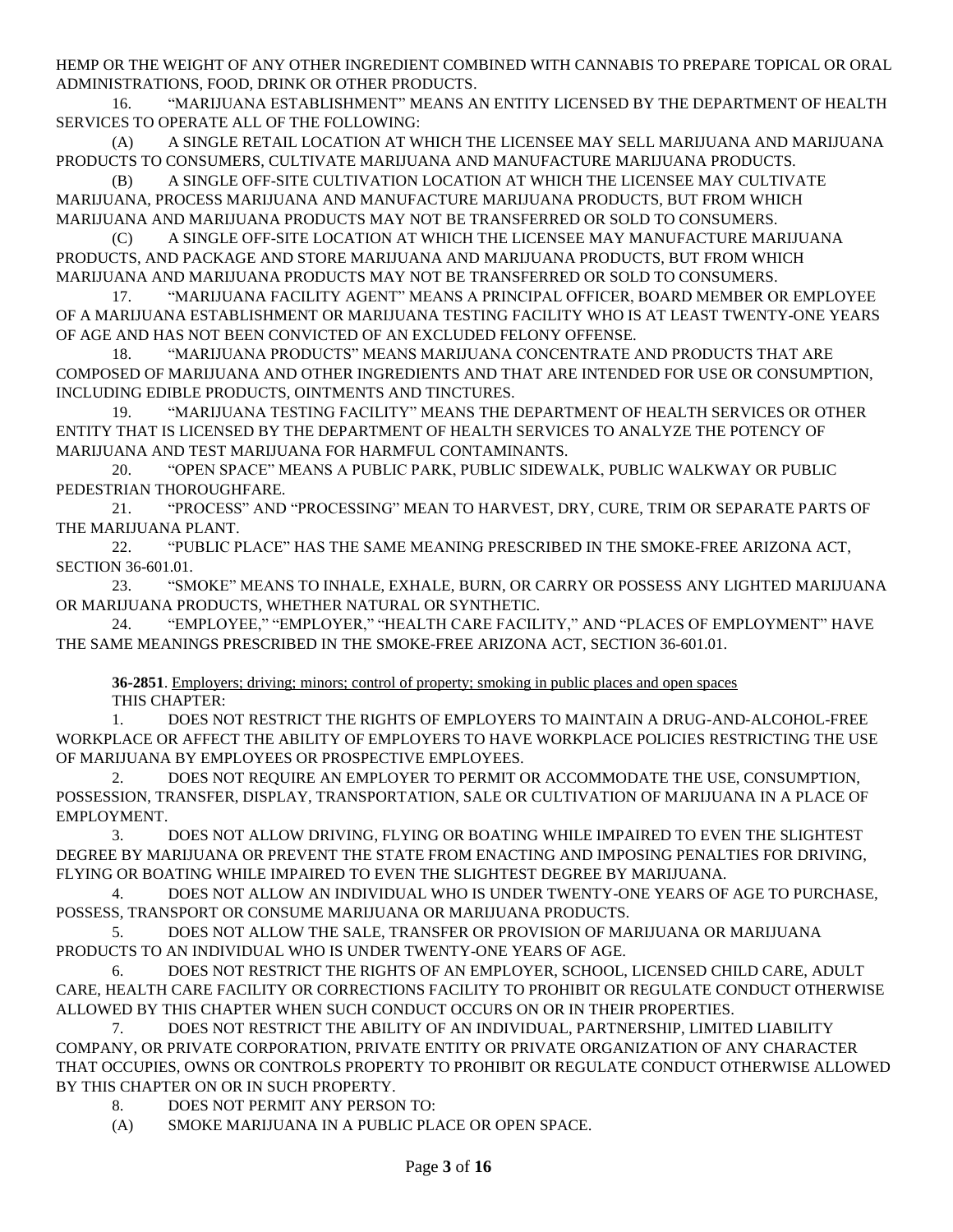(B) CONSUME MARIJUANA OR MARIJUANA PRODUCTS WHILE DRIVING, OPERATING, OR RIDING IN THE PASSENGER SEAT OR COMPARTMENT OF AN OPERATING MOTOR VEHICLE, BOAT, VESSEL, AIRCRAFT OR OTHER VEHICLE USED FOR TRANSPORTATION.

9. DOES NOT PROHIBIT THE STATE OR A POLITICAL SUBDIVISION OF THE STATE FROM PROHIBITING OR REGULATING CONDUCT OTHERWISE ALLOWED BY THIS CHAPTER WHEN SUCH CONDUCT OCCURS ON OR IN PROPERTY THAT IS OCCUPIED, OWNED, CONTROLLED OR OPERATED BY THE STATE OR A POLITICAL SUBDIVISION OF THE STATE.

10. DOES NOT AUTHORIZE A PERSON TO PROCESS OR MANUFACTURE MARIJUANA BY MEANS OF ANY LIQUID OR GAS, OTHER THAN ALCOHOL, THAT HAS A FLASHPOINT BELOW 100 DEGREES FAHRENHEIT, UNLESS PERFORMED BY A MARIJUANA ESTABLISHMENT.

11. DOES NOT REQUIRE A PERSON TO VIOLATE FEDERAL LAW OR TO IMPLEMENT OR FAIL TO IMPLEMENT A RESTRICTION ON THE POSSESSION, CONSUMPTION, DISPLAY, TRANSFER, PROCESS, MANUFACTURE OR CULTIVATION OF MARIJUANA IF BY SO DOING THE PERSON WILL LOSE A MONETARY OR LICENSING-RELATED BENEFIT UNDER FEDERAL LAW.

12. DOES NOT SUPERSEDE OR ELIMINATE ANY EXISTING RIGHTS OR PRIVILEGES OF ANY PERSON EXCEPT AS SPECIFICALLY SET FORTH HEREIN.

13. DOES NOT LIMIT ANY PRIVILEGE OR RIGHT OF A QUALIFYING PATIENT, DESIGNATED PRIMARY CAREGIVER OR NONPROFIT MEDICAL MARIJUANA DISPENSARY UNDER CHAPTER 28.1 OF THIS TITLE.

**36-2852**. Possession and personal use of marijuana, marijuana products, and marijuana paraphernalia

A. EXCEPT AS SPECIFICALLY AND EXPRESSLY PROVIDED IN SECTION 36-2851 AND SECTION 36-2853 AND NOTWITHSTANDING ANY OTHER LAW, THE FOLLOWING ACTS BY AN INDIVIDUAL WHO IS AT LEAST TWENTY-ONE YEARS OF AGE ARE LAWFUL, ARE NOT AN OFFENSE UNDER THE LAWS OF THIS STATE OR ANY LOCALITY, CANNOT CONSTITUTE THE BASIS FOR DETENTION, SEARCH OR ARREST, AND CANNOT SERVE AS THE SOLE BASIS FOR SEIZURE OR FORFEITURE OF ASSETS, FOR THE IMPOSITION OF PENALTIES OF ANY KIND UNDER THE LAWS OF THIS STATE OR ANY LOCALITY, OR FOR ABROGATING OR LIMITING ANY RIGHT OR PRIVILEGE CONFERRED OR PROTECTED BY THE LAWS OF THIS STATE OR ANY LOCALITY:

1. POSSESSING, CONSUMING, PURCHASING, PROCESSING, MANUFACTURING BY MANUAL OR MECHANICAL MEANS, INCLUDING SIEVING OR ICE WATER SEPARATION BUT EXCLUDING CHEMICAL EXTRACTION OR CHEMICAL SYNTHESIS, OR TRANSPORTING ONE OUNCE OR LESS OF MARIJUANA, EXCEPT THAT NOT MORE THAN FIVE GRAMS OF MARIJUANA MAY BE IN THE FORM OF MARIJUANA CONCENTRATE.

2. POSSESSING, TRANSPORTING, CULTIVATING, OR PROCESSING NOT MORE THAN SIX MARIJUANA PLANTS FOR PERSONAL USE AT THE INDIVIDUAL'S PRIMARY RESIDENCE, AND POSSESSING, PROCESSING AND MANUFACTURING BY MANUAL OR MECHANICAL MEANS, INCLUDING SIEVING OR ICE WATER SEPARATION BUT EXCLUDING CHEMICAL EXTRACTION OR CHEMICAL SYNTHESIS, THE MARIJUANA PRODUCED BY THE PLANTS ON THE PREMISES WHERE THE MARIJUANA PLANTS WERE GROWN IF ALL OF THE FOLLOWING APPLY:

(A) NOT MORE THAN TWELVE PLANTS ARE PRODUCED AT A SINGLE RESIDENCE WHERE TWO OR MORE INDIVIDUALS WHO ARE AT LEAST TWENTY-ONE YEARS OF AGE RESIDE AT ONE TIME.

(B) CULTIVATION TAKES PLACE WITHIN A CLOSET, ROOM, GREENHOUSE OR OTHER ENCLOSED AREA ON THE GROUNDS OF THE RESIDENCE EQUIPPED WITH A LOCK OR OTHER SECURITY DEVICE THAT PREVENTS ACCESS BY MINORS.

(C) CULTIVATION TAKES PLACE IN AN AREA WHERE THE MARIJUANA PLANTS ARE NOT VISIBLE FROM PUBLIC VIEW WITHOUT THE USE OF BINOCULARS, AIRCRAFT OR OTHER OPTICAL AIDS.

3. TRANSFERRING ONE OUNCE OR LESS OF MARIJUANA, OF WHICH NOT MORE THAN FIVE GRAMS MAY BE IN THE FORM OF MARIJUANA CONCENTRATE, TO AN INDIVIDUAL WHO IS AT LEAST TWENTY-ONE YEARS OF AGE IF THE TRANSFER IS WITHOUT REMUNERATION AND IS NOT ADVERTISED OR PROMOTED TO THE PUBLIC.

4. TRANSFERRING UP TO SIX MARIJUANA PLANTS TO AN INDIVIDUAL WHO IS AT LEAST TWENTY-ONE YEARS OF AGE IF THE TRANSFER IS WITHOUT REMUNERATION AND IS NOT ADVERTISED OR PROMOTED TO THE PUBLIC.

5. ACQUIRING, POSSESSING, MANUFACTURING, USING, PURCHASING, SELLING OR TRANSPORTING PARAPHERNALIA RELATING TO THE CULTIVATION, MANUFACTURE, PROCESSING OR CONSUMPTION OF MARIJUANA OR MARIJUANA PRODUCTS.

6. ASSISTING ANOTHER INDIVIDUAL WHO IS AT LEAST TWENTY-ONE YEARS OF AGE IN ANY OF THE ACTS DESCRIBED IN THIS SECTION.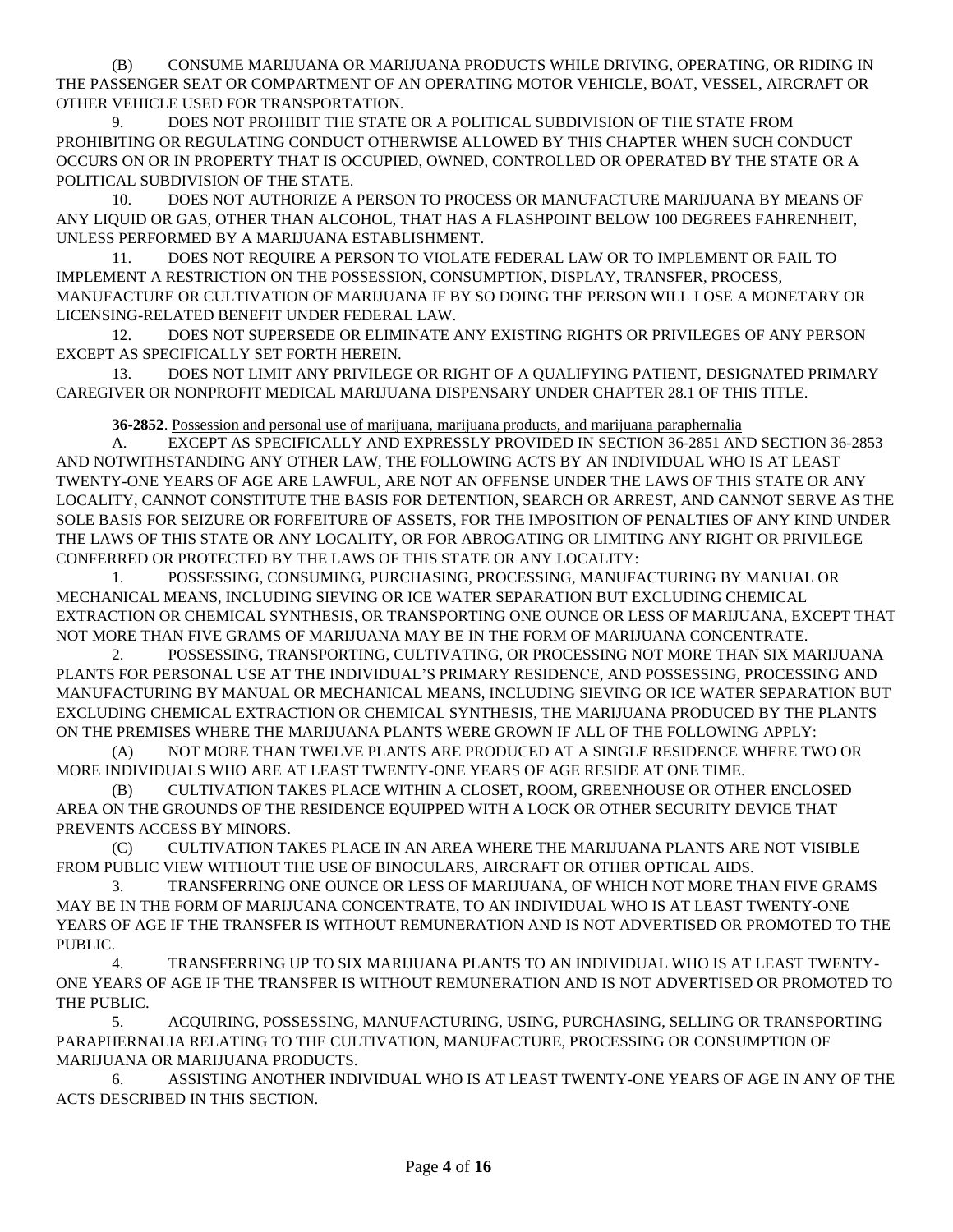B. NOTWITHSTANDING ANY OTHER LAW, A PERSON WITH METABOLITES OR COMPONENTS OF MARIJUANA IN THE PERSON'S BODY IS GUILTY OF VIOLATING SECTION 28-1381, SUBSECTION A, PARAGRAPH 3 ONLY IF THE PERSON IS ALSO IMPAIRED TO THE SLIGHTEST DEGREE.

NOTWITHSTANDING ANY OTHER LAW, THE ODOR OF MARIJUANA OR BURNT MARIJUANA DOES NOT CONSTITUTE REASONABLE ARTICULABLE SUSPICION OF A CRIME. THIS SUBSECTION DOES NOT APPLY WHEN A LAW ENFORCEMENT OFFICER IS INVESTIGATING WHETHER A PERSON HAS VIOLATED SECTION 28-1381.

**36-2853**. Violations; classification

A. NOTWITHSTANDING ANY OTHER LAW, AND EXCEPT AS OTHERWISE PROVIDED IN THIS CHAPTER, A PERSON WHO POSSESSES AN AMOUNT OF MARIJUANA IN EXCESS OF THE AMOUNT PERMITTED PURSUANT TO SECTION 36-2852, BUT NOT MORE THAN TWO AND ONE-HALF OUNCES OF MARIJUANA OF WHICH NOT MORE THAN TWELVE AND ONE-HALF GRAMS MAY BE IN THE FORM OF MARIJUANA CONCENTRATE, IS GUILTY OF A PETTY OFFENSE.

B. NOTWITHSTANDING ANY OTHER LAW, A PERSON WHO IS UNDER TWENTY-ONE YEARS OF AGE AND WHO POSSESSES, CONSUMES, TRANSPORTS, OR TRANSFERS WITHOUT REMUNERATION ONE OUNCE OR LESS OF MARIJUANA, OF WHICH NOT MORE THAN FIVE GRAMS IS IN THE FORM OF MARIJUANA CONCENTRATE, OR PARAPHERNALIA RELATING TO THE CONSUMPTION OF MARIJUANA OR MARIJUANA PRODUCTS:

1. FOR A FIRST VIOLATION, SHALL PAY A CIVIL PENALTY OF NOT MORE THAN \$100, AND SHALL BE ORDERED TO ATTEND UP TO FOUR HOURS OF DRUG EDUCATION OR COUNSELING.

2. FOR A SECOND VIOLATION, IS GUILTY OF A PETTY OFFENSE, AND SHALL BE ORDERED TO ATTEND UP TO EIGHT HOURS OF DRUG EDUCATION OR COUNSELING.

3. FOR A THIRD OR SUBSEQUENT VIOLATION, IS GUILTY OF A CLASS 1 MISDEMEANOR.

C. A PERSON WHO SMOKES MARIJUANA IN A PUBLIC PLACE OR OPEN SPACE IS GUILTY OF A PETTY OFFENSE.

D. EXCEPT AS OTHERWISE PROVIDED IN CHAPTER 28.1 OF THIS TITLE AND NOTWITHSTANDING ANY OTHER LAW, ANY UNLICENSED PERSON WHO PRODUCES MARIJUANA PLANTS PURSUANT TO SECTION 36-2852 WHERE THEY ARE VISIBLE FROM PUBLIC VIEW WITHOUT THE USE OF BINOCULARS, AIRCRAFT OR OTHER OPTICAL AIDS OR OUTSIDE OF AN ENCLOSED AREA THAT IS EQUIPPED WITH A LOCK OR OTHER SECURITY DEVICE THAT PREVENTS ACCESS BY MINORS IS GUILTY OF:

- 1. FOR A FIRST VIOLATION, A PETTY OFFENSE.
- 2. FOR A SECOND OR SUBSEQUENT VIOLATION, A CLASS 3 MISDEMEANOR.

E. A PERSON WHO IS UNDER TWENTY-ONE YEARS OF AGE AND WHO MISREPRESENTS THE PERSON'S AGE TO ANY OTHER PERSON BY MEANS OF A WRITTEN INSTRUMENT OF IDENTIFICATION OR WHO USES A FRAUDULENT OR FALSE WRITTEN INSTRUMENT OF IDENTIFICATION WITH THE INTENT TO INDUCE A PERSON TO SELL OR OTHERWISE TRANSFER MARIJUANA OR A MARIJUANA PRODUCT IS GUILTY OF:

1. FOR A FIRST VIOLATION, A PETTY OFFENSE.

2. FOR A SECOND OR SUBSEQUENT VIOLATION, A CLASS 1 MISDEMEANOR.

F. A PERSON WHO IS UNDER TWENTY-ONE YEARS OF AGE AND WHO SOLICITS ANOTHER PERSON TO PURCHASE MARIJUANA OR A MARIJUANA PRODUCT IN VIOLATION OF THIS CHAPTER IS GUILTY OF:

1. FOR A FIRST VIOLATION, A PETTY OFFENSE.

2. FOR A SECOND OR SUBSEQUENT VIOLATION, A CLASS 3 MISDEMEANOR.

G. IN ADDITION TO ANY OTHER PENALTY IMPOSED BY LAW, EXCEPT THOSE PROVIDED IN THIS SECTION, AN ENTITY THAT ADVERTISES OR FACILITATES THE SALE OR DELIVERY OF MARIJUANA OR MARIJUANA PRODUCTS, OR TRANSPORTS MARIJUANA OR MARIJUANA PRODUCTS, IN A MANNER THAT IS NOT AUTHORIZED BY THIS CHAPTER OR RULES ADOPTED BY THE DEPARTMENT OF HEALTH SERVICES PURSUANT TO THIS CHAPTER SHALL PAY AN ADDITIONAL FINE OF NOT LESS THAN \$20,000 PER VIOLATION. THIS SUBSECTION MAY BE ENFORCED BY THE ATTORNEY GENERAL.

**36-2854**. Administrative authority; department of health services

A. THE DEPARTMENT OF HEALTH SERVICES SHALL ADOPT RULES TO IMPLEMENT AND ENFORCE THIS CHAPTER AND REGULATE MARIJUANA, MARIJUANA PRODUCTS, MARIJUANA ESTABLISHMENTS AND MARIJUANA TESTING FACILITIES. THOSE RULES SHALL INCLUDE REQUIREMENTS FOR:

1. LICENSING OF MARIJUANA ESTABLISHMENTS AND MARIJUANA TESTING FACILITIES, INCLUDING CONDUCTING INVESTIGATIONS AND BACKGROUND CHECKS TO DETERMINE ELIGIBILITY FOR LICENSING OF MARIJUANA ESTABLISHMENT AND MARIJUANA TESTING FACILITY APPLICANTS, EXCEPT THAT:

(A) AN APPLICATION FOR A MARIJUANA ESTABLISHMENT LICENSE OR MARIJUANA TESTING FACILITY LICENSE MAY NOT REQUIRE THE DISCLOSURE OF THE IDENTITY OF ANY PERSON WHO IS ENTITLED TO A SHARE OF LESS THAN TEN PERCENT OF THE PROFITS OF AN APPLICANT THAT IS A PUBLICLY TRADED CORPORATION.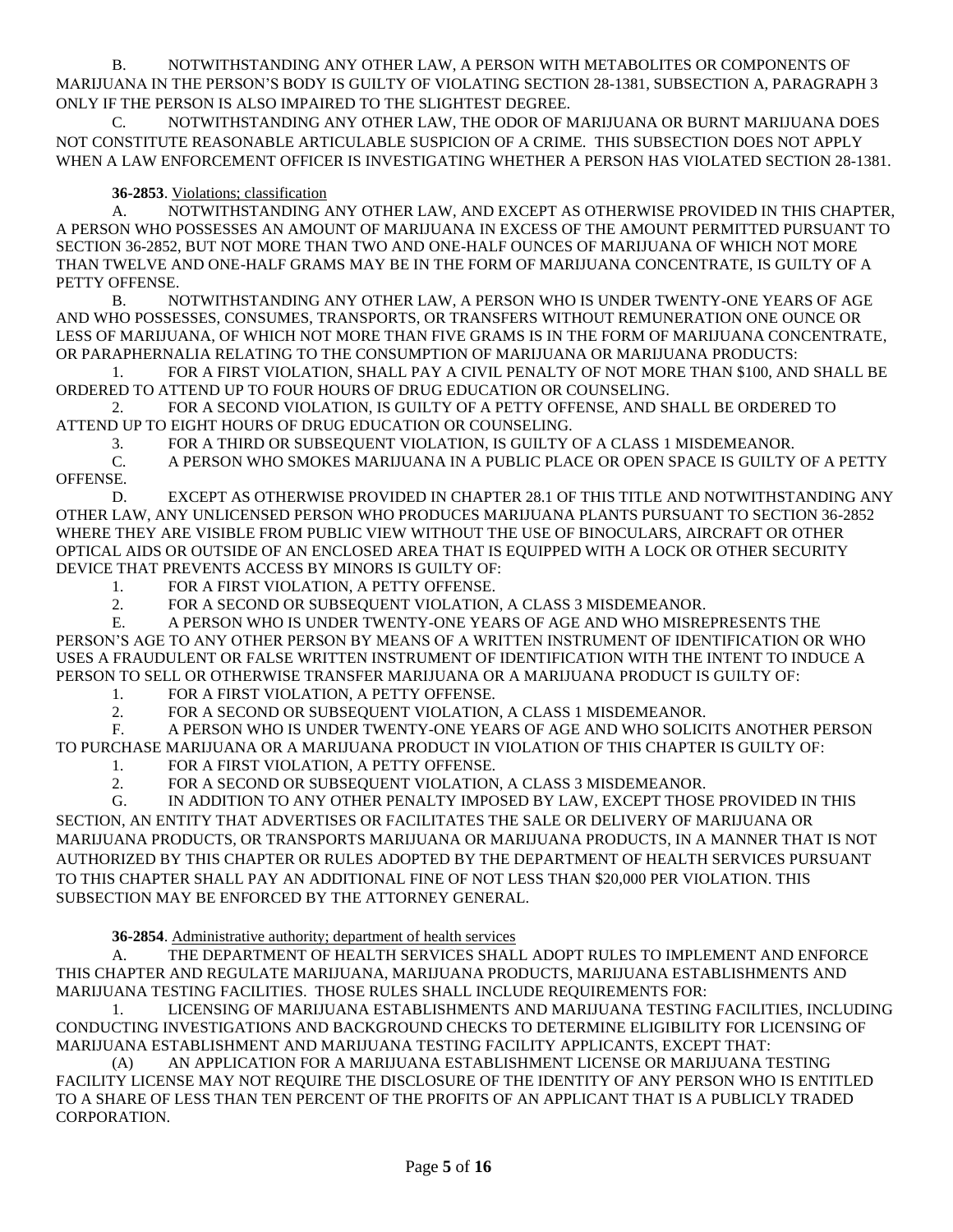(B) THE DEPARTMENT MAY NOT ISSUE MORE THAN ONE MARIJUANA ESTABLISHMENT LICENSE FOR EVERY TEN PHARMACIES THAT HAVE REGISTERED UNDER SECTION 32-1929, HAVE OBTAINED A PHARMACY PERMIT FROM THE ARIZONA BOARD OF PHARMACY AND OPERATE WITHIN THE STATE.

NOTWITHSTANDING THE LIMITATION SET FORTH IN SUBDIVISION B OF THIS PARAGRAPH, THE DEPARTMENT MAY ISSUE A MARIJUANA ESTABLISHMENT LICENSE TO NO MORE THAN TWO MARIJUANA ESTABLISHMENTS PER COUNTY THAT CONTAINS NO REGISTERED NONPROFIT MEDICAL MARIJUANA DISPENSARIES, OR ONE MARIJUANA ESTABLISHMENT LICENSE PER COUNTY THAT CONTAINS ONE REGISTERED NONPROFIT MEDICAL MARIJUANA DISPENSARY. ANY LICENSE ISSUED PURSUANT TO THE AUTHORITY GRANTED BY THIS SUBDIVISION SHALL BE FOR A FIXED COUNTY AND CANNOT BE RELOCATED OUTSIDE OF THAT COUNTY.

(D) THE DEPARTMENT SHALL ACCEPT APPLICATIONS FOR MARIJUANA ESTABLISHMENT LICENSES FROM EARLY APPLICANTS FROM JANUARY 19, 2021 UNTIL MARCH 9, 2021. NO LATER THAN 60 DAYS AFTER RECEIVING AN APPLICATION PURSUANT TO THIS SUBDIVISION, THE DEPARTMENT SHALL ISSUE A MARIJUANA ESTABLISHMENT LICENSE TO EACH QUALIFIED EARLY APPLICANT. IF THE DEPARTMENT HAS NOT ADOPTED FINAL RULES PURSUANT TO THIS SECTION AT THE TIME THAT MARIJUANA ESTABLISHMENT LICENSES ARE ISSUED PURSUANT TO THIS SUBDIVISION, LICENSEES SHALL COMPLY WITH THE RULES ADOPTED BY THE DEPARTMENT TO IMPLEMENT CHAPTER 28.1 OF THIS TITLE, EXCEPT THOSE THAT ARE INCONSISTENT WITH THIS CHAPTER.

(E) AFTER ISSUING MARIJUANA ESTABLISHMENT LICENSES TO QUALIFIED EARLY APPLICANTS, THE DEPARTMENT SHALL ISSUE MARIJUANA ESTABLISHMENT LICENSES BY RANDOM SELECTION, AND ACCORDING TO RULES ADOPTED BY THE DEPARTMENT PURSUANT TO THIS SECTION. AT LEAST SIXTY DAYS PRIOR TO ANY RANDOM SELECTION, THE DEPARTMENT SHALL PROMINENTLY PUBLICIZE THE RANDOM SELECTION ON ITS WEBSITE AND THROUGH OTHER MEANS OF GENERAL DISTRIBUTION INTENDED TO REACH AS MANY INTERESTED PARTIES AS POSSIBLE, AND SHALL ALSO PROVIDE NOTICE THROUGH AN ELECTRONIC MAIL NOTIFICATION SYSTEM TO WHICH INTERESTED PARTIES CAN SUBSCRIBE.

2. LICENSING FEES AND RENEWAL FEES FOR MARIJUANA ESTABLISHMENTS AND MARIJUANA TESTING FACILITIES IN AMOUNTS THAT ARE REASONABLE AND RELATED TO THE ACTUAL COST OF PROCESSING APPLICATIONS FOR LICENSES AND RENEWALS, AND THAT IN ANY EVENT DO NOT EXCEED FIVE TIMES THE FEES PRESCRIBED BY THE DEPARTMENT FOR THE REGISTRATION OR RENEWAL OF A NONPROFIT MEDICAL MARIJUANA DISPENSARY.

3. THE SECURITY OF MARIJUANA ESTABLISHMENTS AND MARIJUANA TESTING FACILITIES.

4. THE SAFE CULTIVATION, PROCESSING AND MANUFACTURING OF MARIJUANA AND MARIJUANA PRODUCTS BY MARIJUANA ESTABLISHMENTS.

5. THE TRACKING, TESTING, LABELING AND PACKAGING OF MARIJUANA AND MARIJUANA PRODUCTS, INCLUDING REQUIREMENTS THAT MARIJUANA AND MARIJUANA PRODUCTS BE:

(A) SOLD TO CONSUMERS IN CLEARLY AND CONSPICUOUSLY LABELED CONTAINERS THAT CONTAIN ACCURATE WARNINGS REGARDING THE USE OF MARIJUANA OR MARIJUANA PRODUCTS.

(B) PLACED IN CHILD-RESISTANT PACKAGING UPON EXIT FROM A MARIJUANA ESTABLISHMENT.

6. ACCEPTABLE FORMS OF GOVERNMENT ISSUED IDENTIFICATION THAT MAY BE ACCEPTED BY A MARIJUANA ESTABLISHMENT AS PROOF OF A CONSUMER'S AGE, AND PROCEDURES RELATED TO THE VERIFICATION OF A CONSUMER'S AGE, CONSISTENT WITH SECTION 4-241. UNTIL THE DEPARTMENT OF HEALTH SERVICES ADOPTS FINAL RULES RELATED TO THE VERIFICATION OF A CONSUMER'S AGE, A MARIJUANA ESTABLISHMENT SHALL COMPLY WITH SECTION 4-241.

7. THE POTENCY OF EDIBLE MARIJUANA PRODUCTS THAT MAY BE SOLD TO CONSUMERS BY MARIJUANA ESTABLISHMENTS, EXCEPT THAT THE RULES:

(A) MAY NOT LIMIT THE STRENGTH OF AN EDIBLE MARIJUANA PRODUCT TO LESS THAN TEN MILLIGRAMS OF TETRAHYDROCANNABINOL PER SERVING OR ONE HUNDRED MILLIGRAMS OF TETRAHYDROCANNABINOL PER PACKAGE.

(B) SHALL REQUIRE THAT IF A MARIJUANA PRODUCT CONTAINS MORE THAN ONE SERVING, IT MUST BE DELINEATED OR SCORED INTO STANDARD SERVING SIZES AND HOMOGENIZED TO ENSURE UNIFORM DISBURSEMENT THROUGHOUT THE MARIJUANA PRODUCT.

8. ADOPT RULES NECESSARY TO ENSURE THE HEALTH, SAFETY AND TRAINING OF EMPLOYEES OF MARIJUANA ESTABLISHMENTS AND MARIJUANA TESTING FACILITIES.

B. THE DEPARTMENT OF HEALTH SERVICES MAY:

1. SUBJECT TO TITLE 41, CHAPTER 6, ARTICLE 10, DENY ANY APPLICATION SUBMITTED, OR DENY, SUSPEND OR REVOKE, IN WHOLE OR IN PART, ANY REGISTRATION OR LICENSE ISSUED UNDER THIS CHAPTER IF THE REGISTERED OR LICENSED PARTY OR ITS OFFICER, AGENT OR EMPLOYEE OF THE REGISTERED OR LICENSED PARTY DOES ANY OF THE FOLLOWING:

(A) VIOLATES THIS CHAPTER OR ANY RULE ADOPTED PURSUANT TO THIS CHAPTER.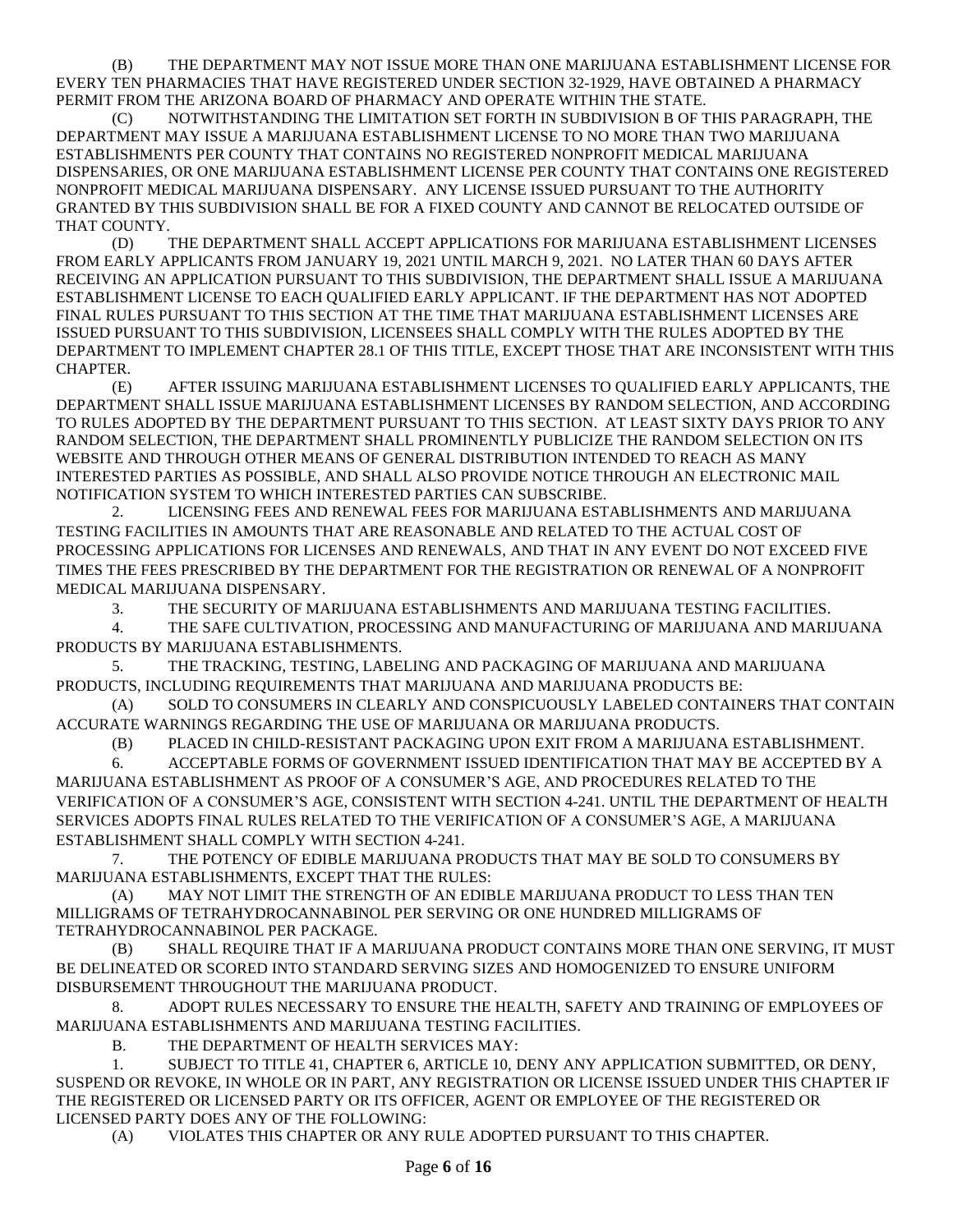(B) HAS BEEN, IS OR MAY CONTINUE TO BE IN SUBSTANTIAL VIOLATION OF THE REQUIREMENTS FOR LICENSING OR REGISTRATION, AND AS A RESULT, THE HEALTH OR SAFETY OF THE GENERAL PUBLIC IS IN IMMEDIATE DANGER.

2. SUBJECT TO TITLE 41, CHAPTER 6, ARTICLE 10, AND UNLESS ANOTHER PENALTY IS PROVIDED ELSEWHERE IN THIS CHAPTER, ASSESS A CIVIL PENALTY AGAINST A PERSON THAT VIOLATES THIS CHAPTER OR ANY RULE ADOPTED PURSUANT TO THIS CHAPTER IN AN AMOUNT NOT TO EXCEED \$1,000 FOR EACH VIOLATION. EACH DAY A VIOLATION OCCURS CONSTITUTES A SEPARATE VIOLATION. THE MAXIMUM AMOUNT OF ANY ASSESSMENT IS \$25,000 FOR ANY THIRTY-DAY PERIOD. IN DETERMINING THE AMOUNT OF A CIVIL PENALTY ASSESSED AGAINST A PERSON, THE DEPARTMENT SHALL CONSIDER ALL OF THE FACTORS SET FORTH IN SECTION 36-2816, SUBSECTION H. ALL CIVIL PENALTIES COLLECTED BY THE DEPARTMENT PURSUANT TO THIS SUBDIVISION SHALL BE DEPOSITED INTO THE SMART AND SAFE ARIZONA FUND ESTABLISHED PURSUANT TO SECTION 36-2856.

3. AT ANY TIME DURING REGULAR HOURS OF OPERATION, VISIT AND INSPECT A MARIJUANA ESTABLISHMENT, MARIJUANA TESTING FACILITY OR DUAL LICENSEE TO DETERMINE IF IT COMPLIES WITH THIS CHAPTER AND RULES ADOPTED PURSUANT TO THIS CHAPTER. THE DEPARTMENT SHALL MAKE AT LEAST ONE UNANNOUNCED VISIT ANNUALLY TO EACH FACILITY LICENSED PURSUANT TO THIS CHAPTER.

4. ADOPT ANY OTHER RULES NOT EXPRESSLY STATED IN THIS SECTION THAT ARE NECESSARY TO ENSURE THE SAFE AND RESPONSIBLE CULTIVATION, SALE, PROCESSING, MANUFACTURE, TESTING AND TRANSPORT OF MARIJUANA AND MARIJUANA PRODUCTS.

C. UNTIL THE DEPARTMENT OF HEALTH SERVICES ADOPTS RULES PERMITTING AND REGULATING DELIVERY, DELIVERY IS UNLAWFUL UNDER THIS CHAPTER.

D. ON OR AFTER JANUARY 1, 2023, THE DEPARTMENT OF HEALTH SERVICES MAY ADOPT RULES TO PERMIT AND REGULATE DELIVERY. THOSE RULES SHALL INCLUDE:

1. REQUIREMENTS THAT DELIVERY AND THE MARIJUANA AND MARIJUANA PRODUCTS TO BE DELIVERED ORIGINATE FROM A DESIGNATED RETAIL LOCATION OF A MARIJUANA ESTABLISHMENT AND ONLY AFTER AN ORDER IS MADE WITH THE MARIJUANA ESTABLISHMENT BY A CONSUMER.

2. A PROHIBITION ON DELIVERY TO ANY PROPERTY OWNED OR LEASED BY THE UNITED STATES, THE STATE, A POLITICAL SUBDIVISION OF THE STATE, OR THE ARIZONA BOARD OF REGENTS.

3. A LIMITATION ON THE NUMBER OF CONSUMERS TO WHOM DELIVERIES MAY BE MADE IN A SINGLE TRIP FROM THE DESIGNATED RETAIL LOCATION OF A MARIJUANA ESTABLISHMENT.

4. A PROHIBITION ON EXTRA OR UNALLOCATED MARIJUANA OR MARIJUANA PRODUCTS IN DELIVERY VEHICLES.

5. REQUIREMENTS THAT DELIVERY BE MADE ONLY BY MARIJUANA FACILITY AGENTS IN UNMARKED VEHICLES THAT ARE EQUIPPED WITH A GLOBAL POSITIONING SYSTEM OR SIMILAR LOCATION TRACKING SYSTEM AND VIDEO SURVEILLANCE AND RECORDING EQUIPMENT, AND THAT CONTAIN A LOCKED COMPARTMENT IN WHICH MARIJUANA AND MARIJUANA PRODUCTS MUST BE STORED.

6. REQUIREMENTS FOR DELIVERY LOGS NECESSARY TO ENSURE COMPLIANCE WITH THIS SUBSECTION.

7. ANY OTHER RULES NECESSARY TO ENSURE SAFE AND RESTRICTED DELIVERY.

E. ALL RULES ADOPTED BY THE DEPARTMENT OF HEALTH SERVICES PURSUANT TO THE AUTHORITY GRANTED BY THIS SECTION SHALL BE CONSISTENT WITH THE PURPOSE OF THIS CHAPTER.

F. NO RULE ADOPTED BY THE DEPARTMENT OF HEALTH SERVICES PURSUANT TO THE AUTHORITY GRANTED BY THIS SECTION MAY:

1. PROHIBIT THE OPERATION OF MARIJUANA ESTABLISHMENTS, EITHER EXPRESSLY OR THROUGH REQUIREMENTS THAT MAKE THE OPERATION OF A MARIJUANA ESTABLISHMENT UNDULY BURDENSOME.

2. PROHIBIT OR INTERFERE WITH THE ABILITY OF A DUAL LICENSEE TO OPERATE A MARIJUANA ESTABLISHMENT AND A NONPROFIT MEDICAL MARIJUANA DISPENSARY AT SHARED LOCATIONS.

G. NOTWITHSTANDING SECTION 41-192, THE DEPARTMENT OF HEALTH SERVICES MAY EMPLOY LEGAL COUNSEL AND MAKE AN EXPENDITURE OR INCUR AN INDEBTEDNESS FOR LEGAL SERVICES FOR THE PURPOSES OF:

1. DEFENDING THIS CHAPTER OR RULES ADOPTED PURSUANT TO THIS CHAPTER.

2. DEFENDING CHAPTER 28.1 OF THIS TITLE OR RULES ADOPTED PURSUANT TO CHAPTER 28.1 OF THIS TITLE.

H. ALL LICENSE FEES, APPLICATION FEES AND RENEWAL FEES PAID TO THE DEPARTMENT OF HEALTH SERVICES PURSUANT TO THIS CHAPTER SHALL BE DEPOSITED INTO THE SMART AND SAFE ARIZONA FUND CREATED PURSUANT TO SECTION 36-2856.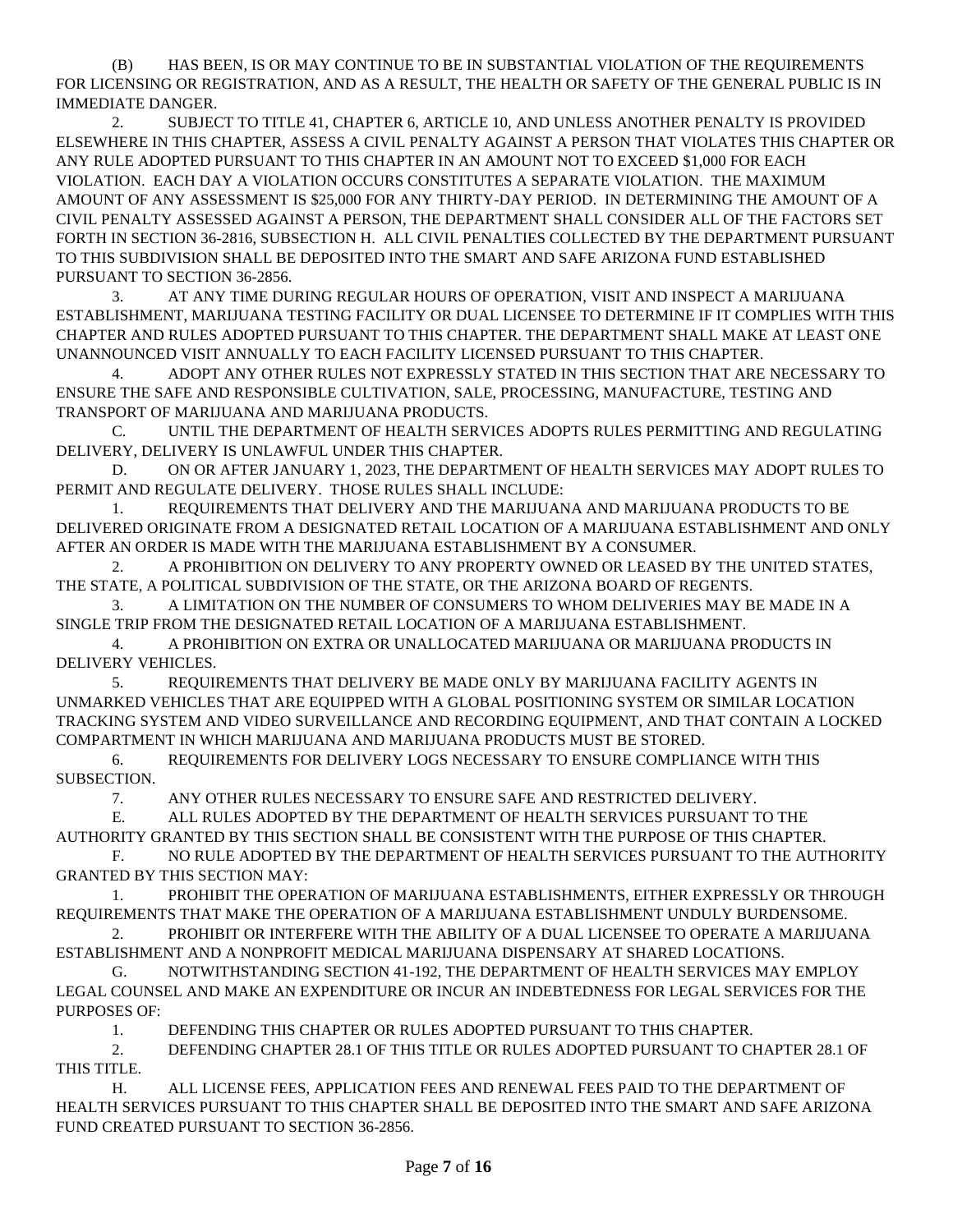I. UPON REQUEST, THE DEPARTMENT OF HEALTH SERVICES SHALL SHARE WITH THE DEPARTMENT OF REVENUE INFORMATION REGARDING A MARIJUANA ESTABLISHMENT, MARIJUANA TESTING FACILITY OR DUAL LICENSEE, INCLUDING ITS NAME, PHYSICAL ADDRESS, CULTIVATION SITE AND TRANSACTION PRIVILEGE TAX LICENSE NUMBER.

J. NOTWITHSTANDING ANY OTHER LAW:

1. AN INDEPENDENT THIRD-PARTY LABORATORY MAY BE LICENSED BY THE DEPARTMENT OF HEALTH SERVICES TO ALSO OPERATE AS A MARIJUANA TESTING FACILITY.

2. THE DEPARTMENT OF HEALTH SERVICES MAY OPERATE A MARIJUANA TESTING FACILITY.

K. NOTWITHSTANDING ANY OTHER LAW, THE ISSUANCE OF AN OCCUPATIONAL, PROFESSIONAL OR OTHER REGULATORY LICENSE OR CERTIFICATION TO A PERSON BY A JURISDICTION OR REGULATORY AUTHORITY OUTSIDE THIS STATE SHALL NOT ENTITLE SUCH PERSON TO THE ISSUANCE OF A MARIJUANA ESTABLISHMENT LICENSE, A MARIJUANA TESTING FACILITY LICENSE, OR ANY OTHER LICENSE, REGISTRATION OR CERTIFICATION UNDER THIS CHAPTER.

**36-2855**. Marijuana facility agents

A. A MARIJUANA FACILITY AGENT SHALL BE REGISTERED WITH THE DEPARTMENT OF HEALTH SERVICES BEFORE WORKING AT A MARIJUANA ESTABLISHMENT OR MARIJUANA TESTING FACILITY.

B. A PERSON WHO WISHES TO BE REGISTERED AS A MARIJUANA FACILITY AGENT OR RENEW THEIR REGISTRATION AS A MARIJUANA FACILITY AGENT SHALL:

1. SUBMIT A COMPLETED APPLICATION ON A FORM PRESCRIBED BY THE DEPARTMENT AND PAY A NONREFUNDABLE FEE THAT IS REASONABLE AND RELATED TO THE ACTUAL COST OF PROCESSING APPLICATIONS SUBMITTED PURSUANT TO THIS SECTION.

2. SUBMIT EVIDENCE THAT THE APPLICANT HOLDS A CURRENT LEVEL I FINGERPRINT CLEARANCE CARD ISSUED PURSUANT TO SECTION 41-1758.07, OR A FULL SET OF FINGERPRINTS FOR THE PURPOSE OF OBTAINING A STATE AND FEDERAL CRIMINAL RECORDS CHECK PURSUANT TO SECTION 41-1750 AND PUBLIC LAW 92-544. THE DEPARTMENT OF PUBLIC SAFETY MAY EXCHANGE THIS FINGERPRINT DATA WITH THE FEDERAL BUREAU OF INVESTIGATION WITHOUT DISCLOSING THAT THE RECORDS CHECK IS RELATED TO THIS CHAPTER AND ACTS PERMITTED BY IT. THE DEPARTMENT OF PUBLIC SAFETY SHALL DESTROY EACH SET OF FINGERPRINTS AFTER THE CRIMINAL RECORDS CHECK IS COMPLETED.

C. IF THE DEPARTMENT DETERMINES THAT AN APPLICANT MEETS THE CRITERIA FOR REGISTRATION UNDER THIS CHAPTER AND RULES ADOPTED BY THE DEPARTMENT PURSUANT TO THIS CHAPTER, THE DEPARTMENT SHALL ISSUE THE APPLICANT A MARIJUANA FACILITY AGENT CARD THAT IS VALID FOR TWO YEARS.

D. A REGISTERED MARIJUANA FACILITY AGENT MAY BE EMPLOYED BY OR ASSOCIATED WITH ANY MARIJUANA ESTABLISHMENT OR MARIJUANA TESTING FACILITY, EXCEPT THAT:

1. A MARIJUANA ESTABLISHMENT OR MARIJUANA TESTING FACILITY SHALL PROMPTLY NOTIFY THE DEPARTMENT WHEN IT EMPLOYS OR BECOMES ASSOCIATED WITH A NEW MARIJUANA FACILITY AGENT.

2. A MARIJUANA FACILITY AGENT SHALL PROMPTLY NOTIFY THE DEPARTMENT WHEN THE MARIJUANA FACILITY AGENT IS EMPLOYED BY OR BECOMES ASSOCIATED WITH A MARIJUANA ESTABLISHMENT OR MARIJUANA TESTING FACILITY, AND WHEN THE MARIJUANA FACILITY AGENT IS NO LONGER EMPLOYED BY OR ASSOCIATED WITH A MARIJUANA ESTABLISHMENT OR MARIJUANA TESTING FACILITY.

E. A NONPROFIT MEDICAL MARIJUANA DISPENSARY AGENT OF A DUAL LICENSEE WHO HAS APPLIED TO BE REGISTERED AS A MARIJUANA FACILITY AGENT MAY SERVE AS A MARIJUANA FACILITY AGENT OF THAT DUAL LICENSEE UNTIL THE DEPARTMENT HAS APPROVED OR REJECTED THEIR APPLICATION.

F. THE DEPARTMENT OF HEALTH SERVICES SHALL ADOPT RULES TO IMPLEMENT THIS SECTION.

**36-2856**. Smart and Safe Arizona Fund; disposition; exemption

A. THE SMART AND SAFE ARIZONA FUND IS ESTABLISHED CONSISTING OF ALL MONIES DEPOSITED PURSUANT TO SECTIONS 36-2854, 42-5502 AND 42-5503, PRIVATE DONATIONS, AND INTEREST EARNED ON THOSE MONIES. MONIES IN THE FUND ARE CONTINUOUSLY APPROPRIATED. MONIES IN THE FUND AND ITS ACCOUNTS MAY NOT BE TRANSFERRED TO ANY OTHER FUND EXCEPT AS PROVIDED IN THIS SECTION, MAY NOT REVERT TO THE STATE GENERAL FUND, AND ARE EXEMPT FROM THE PROVISIONS OF SECTION 35-190 RELATING TO THE LAPSING OF APPROPRIATIONS. THE STATE TREASURER SHALL ADMINISTER THE FUND.

B. ALL MONIES IN THE SMART AND SAFE ARIZONA FUND MUST FIRST BE EXPENDED, AND THE STATE TREASURER SHALL TRANSFER MONIES FROM THE FUND, TO PAY:

1. THE ACTUAL REASONABLE COSTS INCURRED BY THE DEPARTMENT OF HEALTH SERVICES TO IMPLEMENT, CARRY OUT AND ENFORCE THIS CHAPTER AND RULES ADOPTED PURSUANT TO THIS CHAPTER.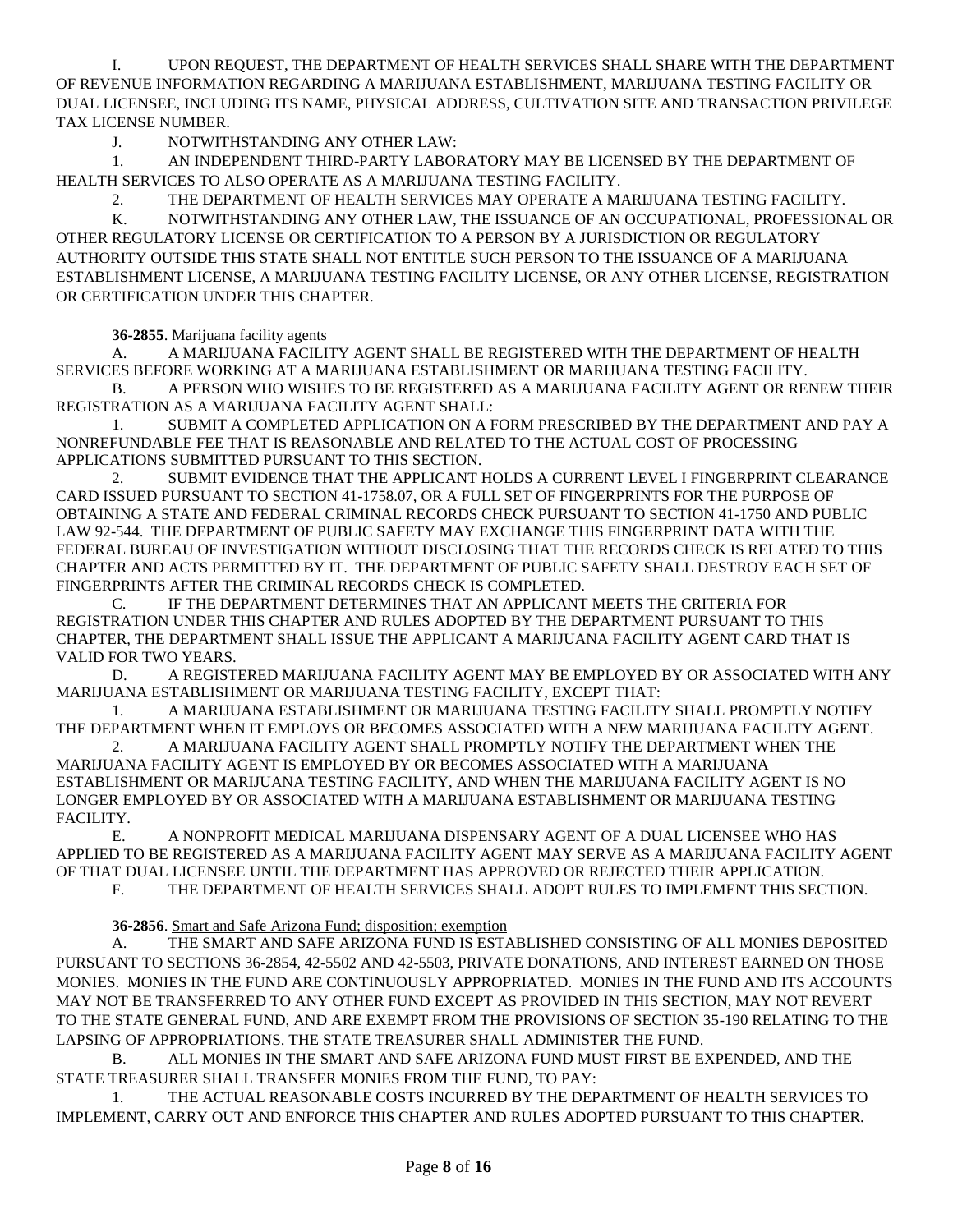2. THE ACTUAL REASONABLE COSTS INCURRED BY THE DEPARTMENT OF REVENUE TO IMPOSE AND ENFORCE THE TAX AUTHORIZED AND IMPOSED BY SECTION 42-5502.

3. THE ACTUAL REASONABLE COSTS INCURRED BY THE SUPREME COURT AND THE DEPARTMENT OF PUBLIC SAFETY TO PROCESS PETITIONS FOR EXPUNGEMENT AND EXPUNGEMENT ORDERS PURSUANT TO SECTION 36-2862.

4. THE ACTUAL REASONABLE COSTS INCURRED BY THE STATE TREASURER TO ADMINISTER THE FUND.

5. ANY OTHER MANDATORY EXPENDITURE OF STATE REVENUES REQUIRED BY THIS CHAPTER FOR THE IMPLEMENTATION OR ENFORCEMENT OF THE PROVISIONS OF THIS CHAPTER.

C. THE STATE TREASURER MAY PRESCRIBE FORMS NECESSARY TO MAKE TRANSFERS FROM THE SMART AND SAFE ARIZONA FUND PURSUANT TO SUBSECTION B OF THIS SECTION.

D. ON DECEMBER 31 AND JUNE 30 OF EACH YEAR, THE STATE TREASURER SHALL TRANSFER ALL MONIES IN THE SMART AND SAFE ARIZONA FUND IN EXCESS OF THE AMOUNT PAID PURSUANT TO SUBSECTION B OF THIS SECTION AS FOLLOWS:

1. 31.4 PERCENT TO COMMUNITY COLLEGE DISTRICTS AND PROVISIONAL COMMUNITY COLLEGE DISTRICTS, BUT NOT TO COMMUNITY COLLEGE TUITION FINANCING DISTRICTS ESTABLISHED PURSUANT TO SECTION 15-1409, FOR PURPOSES OF INVESTING IN AND PROVIDING WORKFORCE DEVELOPMENT PROGRAMS, JOB TRAINING, CAREER AND TECHNICAL EDUCATION, AND SCIENCE, TECHNOLOGY, ENGINEERING AND MATH PROGRAMS, SUBDIVIDED AS FOLLOWS:

(A) 15 PERCENT OF THE 31.4 PERCENT DIVIDED EQUALLY BETWEEN EACH COMMUNITY COLLEGE DISTRICT.

(B) 0.5 PERCENT OF THE 31.4 PERCENT DIVIDED EQUALLY BETWEEN EACH PROVISIONAL COMMUNITY COLLEGE DISTRICT, IF ONE OR MORE PROVISIONAL COMMUNITY COLLEGE DISTRICTS EXIST.

(C) THE REMAINDER TO COMMUNITY COLLEGE DISTRICTS AND PROVISIONAL COMMUNITY COLLEGES DISTRICTS IN PROPORTION TO EACH DISTRICT'S FULL-TIME EQUIVALENT STUDENT ENROLLMENT PERCENTAGE OF THE TOTAL STATEWIDE AUDITED FULL-TIME EQUIVALENT STUDENT ENROLLMENT IN THE PRECEDING FISCAL YEAR PRESCRIBED IN SECTION 15-1466.01.

2. 31.4 PERCENT TO MUNICIPAL POLICE DEPARTMENTS, MUNICIPAL FIRE DEPARTMENTS, FIRE DISTRICTS ESTABLISHED PURSUANT TO TITLE 48, CHAPTER 5, AND COUNTY SHERIFFS' DEPARTMENTS IN PROPORTION TO THE NUMBER OF ENROLLED MEMBERS FOR EACH SUCH AGENCY IN THE PUBLIC SAFETY PERSONNEL RETIREMENT SYSTEM ESTABLISHED PURSUANT TO TITLE 38, CHAPTER 5, ARTICLE 4, FOR PERSONNEL COSTS.

3. 30 PERCENT TO THE ARIZONA HIGHWAY USER REVENUE FUND CREATED PURSUANT TO SECTION 28-6533.

4. 7 PERCENT TO THE JUSTICE REINVESTMENT FUND CREATED PURSUANT TO SECTION 36-2863.

5. 0.2 PERCENT TO THE ATTORNEY GENERAL TO USE TO ENFORCE THIS CHAPTER, OR TO GRANT TO LOCALITIES TO ENFORCE THIS CHAPTER.

E. THE MONIES TRANSFERRED AND RECEIVED PURSUANT TO THIS SECTION:

1. ARE IN ADDITION TO ANY OTHER APPROPRIATION, TRANSFER, OR OTHER ALLOCATION OF MONIES AND MAY NOT SUPPLANT, REPLACE OR CAUSE A REDUCTION IN OTHER FUNDING SOURCES.

2. SHALL NOT BE CONSIDERED TO BE LOCAL REVENUES FOR THE PURPOSES OF ARTICLE IX, SECTIONS 20 AND 21, CONSTITUTION OF ARIZONA.

**36-2857**. Localities; marijuana establishments and marijuana testing facilities

A. A LOCALITY MAY:

1. ENACT REASONABLE ZONING REGULATIONS THAT LIMIT THE USE OF LAND FOR MARIJUANA ESTABLISHMENTS AND MARIJUANA TESTING FACILITIES TO SPECIFIED AREAS.

2. LIMIT THE NUMBER OF MARIJUANA ESTABLISHMENTS OR MARIJUANA TESTING FACILITIES.

3. PROHIBIT MARIJUANA ESTABLISHMENTS OR MARIJUANA TESTING FACILITIES.

4. REGULATE THE TIME, PLACE, AND MANNER OF MARIJUANA ESTABLISHMENT AND MARIJUANA TESTING FACILITY OPERATIONS.

5. ESTABLISH REASONABLE RESTRICTIONS ON PUBLIC SIGNAGE REGARDING MARIJUANA, MARIJUANA ESTABLISHMENTS OR MARIJUANA TESTING FACILITIES.

6. PROHIBIT OR RESTRICT DELIVERY WITHIN ITS JURISDICTION.

B. A COUNTY MAY ONLY EXERCISE ITS AUTHORITY PURSUANT TO SUBSECTION A OF THIS SECTION IN UNINCORPORATED AREAS OF THE COUNTY.

C. A LOCALITY MAY NOT ENACT ANY ORDINANCE, REGULATION OR RULE THAT: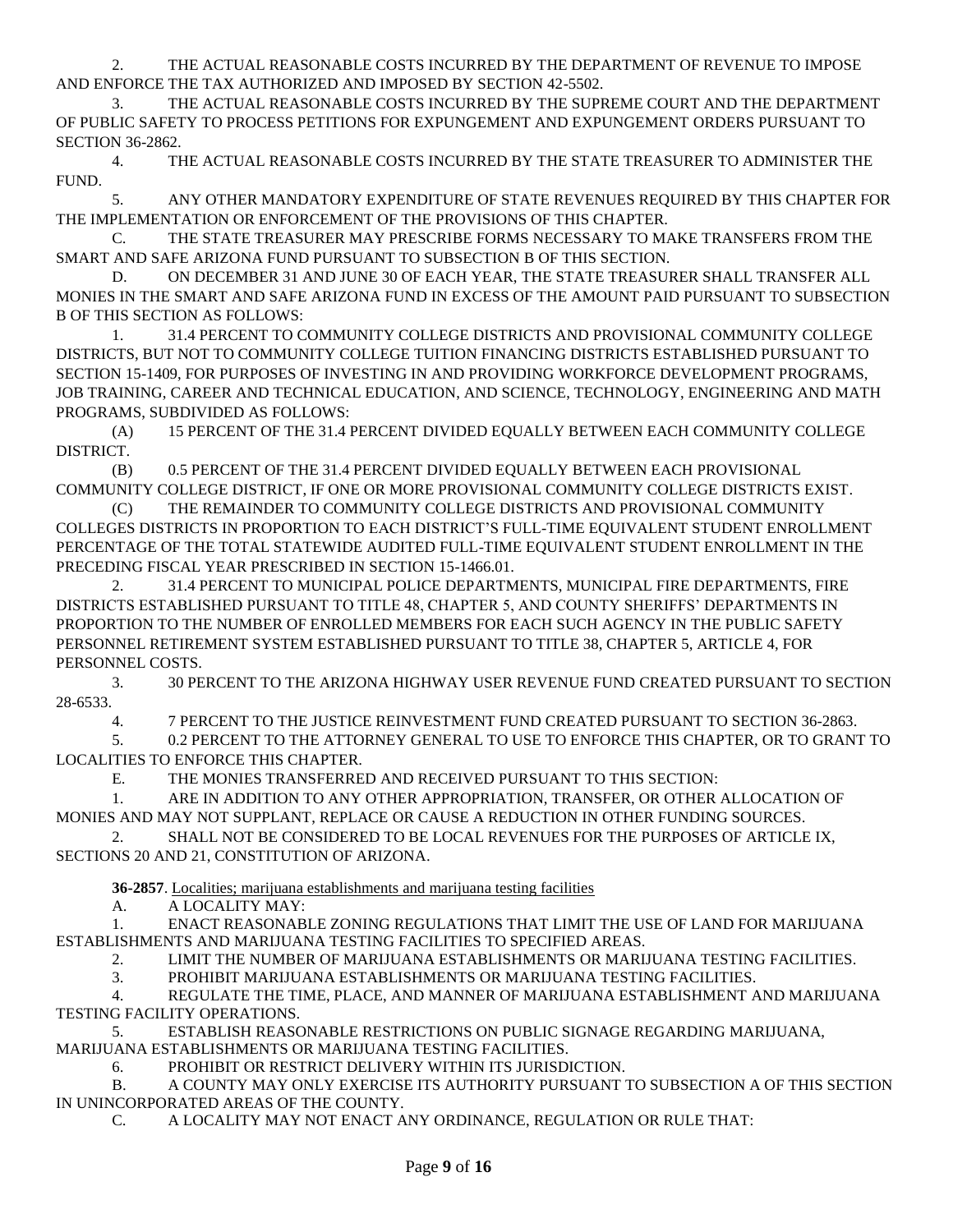1. IS MORE RESTRICTIVE THAN A COMPARABLE ORDINANCE, REGULATION OR RULE THAT APPLIES TO NONPROFIT MEDICAL MARIJUANA DISPENSARIES.

2. MAKES THE OPERATION OF A MARIJUANA ESTABLISHMENT OR MARIJUANA TESTING FACILITY UNDULY BURDENSOME IF THE LOCALITY HAS NOT PROHIBITED MARIJUANA ESTABLISHMENTS OR MARIJUANA TESTING FACILITIES.

3. CONFLICTS WITH THIS CHAPTER OR RULES ADOPTED BY THE DEPARTMENT OF HEALTH SERVICES PURSUANT TO THIS CHAPTER.

4. PROHIBITS THE TRANSPORTATION OF MARIJUANA BY A MARIJUANA ESTABLISHMENT OR MARIJUANA TESTING FACILITY ON PUBLIC ROADS.

5. RESTRICTS OR INTERFERES WITH THE ABILITY OF A DUAL LICENSEE OR AN ENTITY ELIGIBLE TO BECOME A DUAL LICENSEE TO OPERATE A NONPROFIT MEDICAL MARIJUANA DISPENSARY AND MARIJUANA ESTABLISHMENT COOPERATIVELY AT SHARED LOCATIONS.

6. EXCEPT AS EXPRESSLY AUTHORIZED BY THIS SECTION OR SECTION 36-2851, PROHIBITS OR RESTRICTS ANY CONDUCT OR TRANSACTION PERMITTED BY THIS CHAPTER, OR IMPOSES ANY LIABILITY OR PENALTY IN ADDITION TO THAT PRESCRIBED BY THIS CHAPTER FOR ANY CONDUCT OR TRANSACTION CONSTITUTING A VIOLATION OF THIS CHAPTER.

**36-2858**. Lawful operation of marijuana establishments and marijuana testing facilities

A. EXCEPT AS SPECIFICALLY AND EXPRESSLY PROVIDED IN SECTION 36-2857 AND NOTWITHSTANDING ANY OTHER LAW, IT IS LAWFUL AND IS NOT AN OFFENSE UNDER THE LAWS OF THIS STATE OR ANY LOCALITY, CANNOT CONSTITUTE THE BASIS FOR DETENTION, SEARCH OR ARREST, AND CANNOT CONSTITUTE THE SOLE BASIS FOR SEIZURE OR FORFEITURE OF ASSETS OR THE BASIS FOR THE IMPOSITION OF PENALTIES UNDER THE LAWS OF THIS STATE OR ANY LOCALITY FOR:

1. A MARIJUANA ESTABLISHMENT, OR AN AGENT ACTING ON BEHALF OF A MARIJUANA ESTABLISHMENT, TO:

(A) POSSESS MARIJUANA OR MARIJUANA PRODUCTS.

(B) PURCHASE, SELL OR TRANSPORT MARIJUANA AND MARIJUANA PRODUCTS TO OR FROM A MARIJUANA ESTABLISHMENT.

(C) SELL MARIJUANA AND MARIJUANA PRODUCTS TO CONSUMERS, EXCEPT THAT A MARIJUANA ESTABLISHMENT MAY NOT SELL MORE THAN ONE OUNCE OF MARIJUANA TO A CONSUMER IN A SINGLE TRANSACTION, NOT MORE THAN FIVE GRAMS OF WHICH MAY BE IN THE FORM OF MARIJUANA CONCENTRATE.

(D) CULTIVATE, PRODUCE, TEST OR PROCESS MARIJUANA, OR MANUFACTURE MARIJUANA OR MARIJUANA PRODUCTS BY ANY MEANS INCLUDING CHEMICAL EXTRACTION OR CHEMICAL SYNTHESIS.

2. AN AGENT ACTING ON BEHALF OF A MARIJUANA ESTABLISHMENT TO SELL OR OTHERWISE TRANSFER MARIJUANA TO AN INDIVIDUAL UNDER TWENTY-ONE YEARS OF AGE, IF THE AGENT REASONABLY VERIFIED THAT THE INDIVIDUAL APPEARED TO BE TWENTY-ONE YEARS OF AGE OR OLDER BY MEANS OF A GOVERNMENT-ISSUED PHOTOGRAPHIC IDENTIFICATION IN COMPLIANCE WITH RULES ADOPTED BY THE DEPARTMENT OF HEALTH SERVICES PURSUANT TO SECTION 36-2854, SUBSECTION A, PARAGRAPH 6.

3. A MARIJUANA TESTING FACILITY, OR AN AGENT ACTING ON BEHALF OF A MARIJUANA TESTING FACILITY, TO OBTAIN, POSSESS, PROCESS, REPACKAGE, TRANSFER, TRANSPORT OR TEST MARIJUANA AND MARIJUANA PRODUCTS.

4. A NONPROFIT MEDICAL MARIJUANA DISPENSARY OR A MARIJUANA ESTABLISHMENT, OR AN AGENT ACTING ON BEHALF OF A NONPROFIT MEDICAL MARIJUANA DISPENSARY OR A MARIJUANA ESTABLISHMENT, TO SELL OR OTHERWISE TRANSFER MARIJUANA OR MARIJUANA PRODUCTS TO A NONPROFIT MEDICAL MARIJUANA DISPENSARY, A MARIJUANA ESTABLISHMENT, OR AN AGENT ACTING ON BEHALF OF A NONPROFIT MEDICAL MARIJUANA DISPENSARY OR A MARIJUANA ESTABLISHMENT.

5. ANY INDIVIDUAL, CORPORATION OR OTHER ENTITY TO SELL, LEASE OR OTHERWISE ALLOW PROPERTY OR GOODS THAT ARE OWNED, MANAGED OR CONTROLLED BY THE INDIVIDUAL, CORPORATION, OR OTHER ENTITY TO BE USED FOR ANY ACTIVITY AUTHORIZED BY THIS CHAPTER, OR TO PROVIDE SERVICES TO A MARIJUANA ESTABLISHMENT OR MARIJUANA TESTING FACILITY OR AGENT ACTING ON BEHALF OF A MARIJUANA ESTABLISHMENT OR MARIJUANA TESTING FACILITY IN CONNECTION WITH ANY ACTIVITY AUTHORIZED BY THIS CHAPTER.

B. THIS SECTION DOES NOT PRECLUDE THE DEPARTMENT OF HEALTH SERVICES FROM IMPOSING PENALTIES AGAINST A MARIJUANA ESTABLISHMENT OR MARIJUANA TESTING FACILITY FOR FAILING TO COMPLY WITH THIS CHAPTER OR RULES ADOPTED PURSUANT TO THE AUTHORITY GRANTED BY THIS CHAPTER.

C. A MARIJUANA ESTABLISHMENT MAY BE OWNED OR OPERATED BY A PUBLICLY TRADED COMPANY.

D. NOTWITHSTANDING ANY OTHER LAW, A DUAL LICENSEE: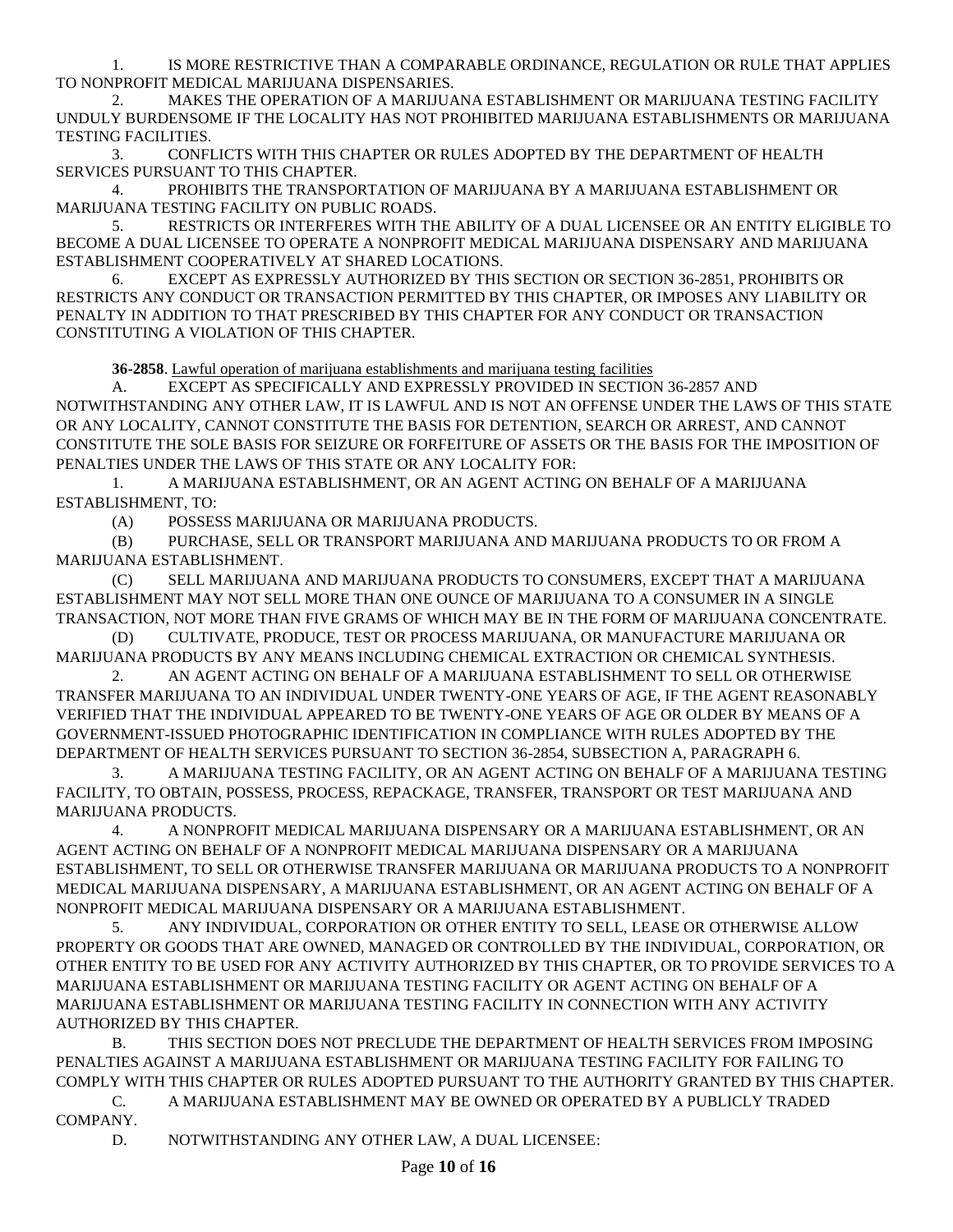1. MAY HOLD A MARIJUANA ESTABLISHMENT LICENSE AND OPERATE A MARIJUANA ESTABLISHMENT PURSUANT TO THIS CHAPTER.

2. MAY OPERATE ON A FOR-PROFIT BASIS IF THE DUAL LICENSEE PROMPTLY NOTIFIES THE DEPARTMENT OF HEALTH SERVICES AND DEPARTMENT OF REVENUE AND TAKES ANY ACTIONS NECESSARY TO ENABLE ITS FOR-PROFIT OPERATION, INCLUDING CONVERTING ITS CORPORATE FORM AND AMENDING ITS ORGANIZATIONAL AND OPERATING DOCUMENTS.

3. MUST CONTINUE TO HOLD BOTH ITS MARIJUANA ESTABLISHMENT LICENSE AND NONPROFIT MEDICAL MARIJUANA DISPENSARY REGISTRATION, IRRESPECTIVE OF ANY CHANGE IN OWNERSHIP OF THE DUAL LICENSEE, UNLESS IT TERMINATES ITS STATUS AS A DUAL LICENSEE AND FORFEITS EITHER ITS MARIJUANA ESTABLISHMENT LICENSE OR NONPROFIT MEDICAL MARIJUANA DISPENSARY REGISTRATION BY NOTIFYING THE DEPARTMENT OF HEALTH SERVICES OF SUCH TERMINATION AND FORFEITURE.

4. MAY NOT BE REQUIRED TO:

(A) EMPLOY OR CONTRACT WITH A MEDICAL DIRECTOR.

(B) OBTAIN NONPROFIT MEDICAL MARIJUANA DISPENSARY AGENT OR MARIJUANA FACILITY AGENT REGISTRATIONS FOR OUTSIDE VENDORS THAT DO NOT HAVE REGULAR, UNSUPERVISED ACCESS TO THE INTERIOR OF THE DUAL LICENSEE.

(C) HAVE A SINGLE SECURE ENTRANCE AS REQUIRED BY SECTION 36-2806, SUBSECTION C, BUT MAY BE REQUIRED TO IMPLEMENT APPROPRIATE SECURITY MEASURES TO DETER AND PREVENT THE THEFT OF MARIJUANA AND TO REASONABLY REGULATE CUSTOMER ACCESS TO THE PREMISES.

(D) COMPLY WITH ANY OTHER PROVISION OF CHAPTER 28.1 OF THIS TITLE OR ANY RULE ADOPTED PURSUANT TO CHAPTER 28.1 OF THIS TITLE THAT MAKES ITS OPERATION AS A DUAL LICENSEE UNDULY BURDENSOME.

E. NOTWITHSTANDING ANY OTHER LAW, A DUAL LICENSEE THAT ELECTS TO OPERATE ON A FOR-PROFIT BASIS PURSUANT TO SUBSECTION D, PARAGRAPH 2 OF THIS SECTION:

1. IS SUBJECT TO THE TAXES IMPOSED PURSUANT TO TITLE 43.

2. SHALL NOT BE REQUIRED TO SUBMIT ITS ANNUAL FINANCIAL STATEMENTS OR AN AUDIT REPORT TO THE DEPARTMENT OF HEALTH SERVICES FOR PURPOSES OF RENEWING ITS NONPROFIT MEDICAL MARIJUANA ESTABLISHMENT REGISTRATION.

F. NOTWITHSTANDING ANY OTHER LAW, A DUAL LICENSEE MUST CONDUCT ALL OF THE FOLLOWING OPERATIONS AT A SHARED LOCATION:

1. THE SALE OF MARIJUANA AND MARIJUANA PRODUCTS TO CONSUMERS PURSUANT TO THIS CHAPTER.

2. THE DISPENSING OF MARIJUANA TO REGISTERED QUALIFYING PATIENTS AND REGISTERED DESIGNATED CAREGIVERS PURSUANT TO CHAPTER 28.1 OF THIS TITLE.

G. NOTWITHSTANDING THE PROVISIONS OF CHAPTER 28.1 OF THIS TITLE OR ANY REGULATION ADOPTED PURSUANT TO CHAPTER 28.1 OF THIS TITLE, A DUAL LICENSEE MAY ENGAGE IN ANY ACT, PRACTICE, CONDUCT OR TRANSACTION PERMITTED OF A MARIJUANA ESTABLISHMENT BY THIS CHAPTER.

H. NOTWITHSTANDING ANY OTHER LAW:

1. AN INDIVIDUAL MAY BE AN APPLICANT, PRINCIPAL OFFICER OR BOARD MEMBER OF MORE THAN ONE MARIJUANA ESTABLISHMENT OR MORE THAN ONE DUAL LICENSEE REGARDLESS OF THEIR LOCATION.

2. TWO OR MORE MARIJUANA ESTABLISHMENTS OR DUAL LICENSEES MAY DESIGNATE A SINGLE OFF-SITE LOCATION AS PRESCRIBED IN SECTION 36-2850, PARAGRAPH 16, SUBDIVISION C TO BE JOINTLY USED BY THOSE DUAL LICENSEES OR MARIJUANA ESTABLISHMENTS.

I. MARIJUANA ESTABLISHMENTS, MARIJUANA TESTING FACILITIES AND DUAL LICENSEES THAT ARE SUBJECT TO APPLICABLE FEDERAL OR STATE ANTI-DISCRIMINATION LAWS MAY NOT PAY THEIR EMPLOYEES DIFFERENTLY BASED SOLELY ON A PROTECTED CLASS STATUS SUCH AS SEX, RACE, COLOR, RELIGION, NATIONAL ORIGIN, AGE OR DISABILITY. NOTHING IN THIS PARAGRAPH IS INTENDED TO EXPAND OR MODIFY THE JURISDICTIONAL REACH, PROVISIONS OR REQUIREMENTS OF ANY APPLICABLE ANTI-DISCRIMINATION LAW.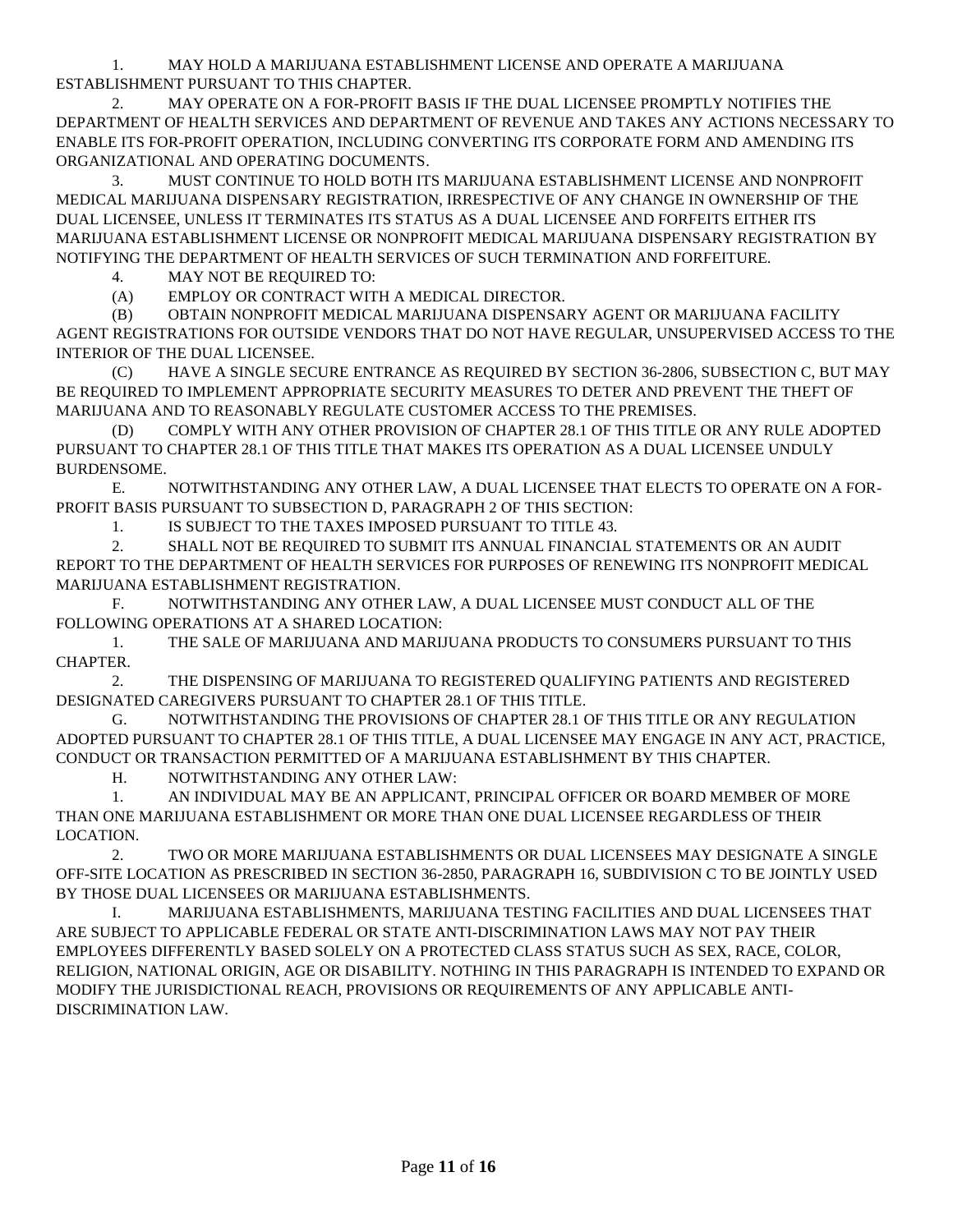**36-2859**. Advertising restrictions

A. A MARIJUANA ESTABLISHMENT MAY ENGAGE IN ADVERTISING SUBJECT TO THE LIMITATIONS IMPOSED BY THIS SECTION.

B. ALL ADVERTISEMENTS BY A MARIJUANA ESTABLISHMENT SHALL ACCURATELY AND LEGIBLY IDENTIFY THE MARIJUANA ESTABLISHMENT RESPONSIBLE FOR THEIR CONTENT BY NAME AND LICENSE NUMBER.

C. ANY ADVERTISING INVOLVING DIRECT, INDIVIDUALIZED COMMUNICATION OR DIALOGUE CONTROLLED BY A MARIJUANA ESTABLISHMENT SHALL UTILIZE A METHOD OF AGE AFFIRMATION TO VERIFY THAT THE RECIPIENT IS TWENTY-ONE YEARS OF AGE OR OLDER BEFORE ENGAGING IN THAT COMMUNICATION OR DIALOGUE. FOR PURPOSES OF THIS SUBSECTION, THAT METHOD OF AGE AFFIRMATION MAY INCLUDE USER CONFIRMATION, BIRTH DATE DISCLOSURE OR OTHER SIMILAR REGISTRATION METHOD.

D. A MARIJUANA ESTABLISHMENT THAT VIOLATES THIS SECTION IS SUBJECT TO DISCIPLINARY ACTION BY THE DEPARTMENT OF HEALTH SERVICES PURSUANT TO SECTION 36-2854, SUBSECTION B.

E. AN INDIVIDUAL OR ENTITY OTHER THAN A MARIJUANA ESTABLISHMENT THAT ADVERTISES MARIJUANA OR MARIJUANA PRODUCTS SHALL PAY A CIVIL PENALTY OF NOT LESS THAN \$20,000 PER ADVERTISEMENT. THIS SUBSECTION MAY BE ENFORCED BY THE ATTORNEY GENERAL.

**36-2860**. Packaging; restrictions on particular marijuana products

A. A MARIJUANA ESTABLISHMENT MAY NOT:

1. PACKAGE OR LABEL MARIJUANA OR MARIJUANA PRODUCTS IN A FALSE OR MISLEADING MANNER.

2. MANUFACTURE OR SELL MARIJUANA PRODUCTS THAT RESEMBLE THE FORM OF A HUMAN, ANIMAL, INSECT, FRUIT, TOY, OR CARTOON.

3. SELL MARIJUANA PRODUCTS WITH NAMES THAT RESEMBLE OR IMITATE FOOD OR DRINK BRANDS MARKETED TO CHILDREN.

B. A MARIJUANA ESTABLISHMENT THAT VIOLATES THIS SECTION IS SUBJECT TO DISCIPLINARY ACTION BY THE DEPARTMENT OF HEALTH SERVICES PURSUANT TO SECTION 36-2854, SUBSECTION B.

**36-2861**. Contracts; professional services

A. IT IS THE PUBLIC POLICY OF THIS STATE THAT CONTRACTS RELATED TO MARIJUANA ESTABLISHMENTS AND MARIJUANA TESTING FACILITIES ARE ENFORCEABLE.

A PERSON LICENSED, CERTIFIED OR REGISTERED BY ANY DEPARTMENT, AGENCY OR REGULATORY BOARD OF THIS STATE IS NOT SUBJECT TO DISCIPLINARY ACTION BY THAT ENTITY FOR PROVIDING PROFESSIONAL ASSISTANCE TO A PROSPECTIVE OR REGISTERED MARIJUANA ESTABLISHMENT, MARIJUANA TESTING FACILITY OR OTHER PERSON FOR ANY LAWFUL ACTIVITY UNDER THIS CHAPTER.

**36-2862**. Expungement

A. NOTWITHSTANDING ANY OTHER LAW, BEGINNING JULY 12, 2021, AN INDIVIDUAL WHO WAS ARRESTED FOR, CHARGED WITH, ADJUDICATED OR CONVICTED BY TRIAL OR PLEA OF, OR SENTENCED FOR, THE FOLLOWING OFFENSES MAY PETITION THE COURT TO HAVE THE RECORD OF THAT ARREST, CHARGE, ADJUDICATION, CONVICTION OR SENTENCE EXPUNGED:

1. POSSESSING, CONSUMING OR TRANSPORTING ONE OUNCE OR LESS OF MARIJUANA, OF WHICH NOT MORE THAN FIVE GRAMS WAS IN THE FORM OF MARIJUANA CONCENTRATE.

2. POSSESSING, TRANSPORTING, CULTIVATING OR PROCESSING NOT MORE THAN SIX MARIJUANA PLANTS AT THE INDIVIDUAL'S PRIMARY RESIDENCE FOR PERSONAL USE.

3. POSSESSING, USING OR TRANSPORTING PARAPHERNALIA RELATING TO THE CULTIVATION, MANUFACTURE, PROCESSING OR CONSUMPTION OF MARIJUANA.

B. IF THE COURT RECEIVES A PETITION FOR EXPUNGEMENT PURSUANT TO THIS SECTION:

1. THE COURT SHALL NOTIFY THE PROSECUTING AGENCY OF THE FILING OF THE PETITION, AND ALLOW THE PROSECUTING AGENCY TO RESPOND TO THE PETITION WITHIN THIRTY DAYS.

2. THE COURT MAY HOLD A HEARING UPON THE REQUEST OF EITHER THE PETITIONER OR THE PROSECUTING AGENCY, OR IF THE COURT CONCLUDES THERE ARE GENUINE DISPUTES OF FACT REGARDING WHETHER THE PETITION SHOULD BE GRANTED.

3. THE COURT SHALL GRANT THE PETITION UNLESS THE PROSECUTING AGENCY ESTABLISHES BY CLEAR AND CONVINCING EVIDENCE THAT THE PETITIONER IS NOT ELIGIBLE FOR EXPUNGEMENT.

4. THE COURT SHALL ISSUE A SIGNED ORDER OR MINUTE ENTRY GRANTING OR DENYING THE PETITION IN WHICH IT MAKES FINDINGS OF FACT AND CONCLUSIONS OF LAW.

C. IF THE COURT GRANTS A PETITION FOR EXPUNGEMENT:

1. THE SIGNED ORDER OR MINUTE ENTRY REQUIRED PURSUANT TO SUBSECTION B, PARAGRAPH 4 OF THIS SECTION SHALL: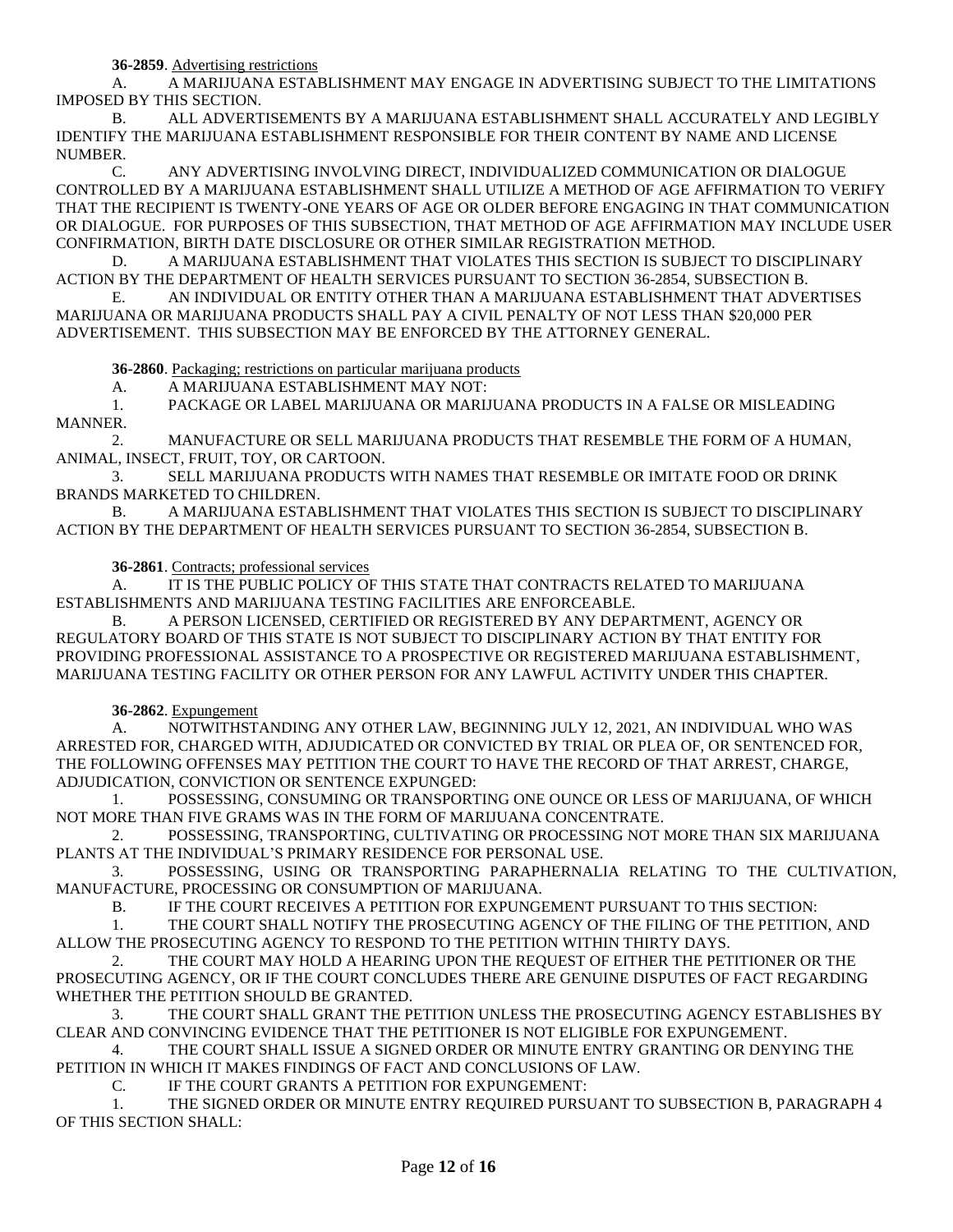(A) IF THE PETITIONER WAS ADJUDICATED OR CONVICTED OF AN OFFENSE SET FORTH IN SUBSECTION A, VACATE THE JUDGMENT OF ADJUDICATION OR CONVICTION.

(B) STATE THAT IT EXPUNGES ANY RECORD OF THE PETITIONER'S ARREST, CHARGE, CONVICTION, ADJUDICATION AND SENTENCE.

(C) IF THE PETITIONER WAS CONVICTED OR ADJUDICATED OF AN OFFENSE SET FORTH IN SUBSECTION A OF THIS SECTION, STATE THAT THE PETITIONER'S CIVIL RIGHTS, INCLUDING BUT NOT LIMITED TO THE RIGHT TO POSSESS FIREARMS, ARE RESTORED, UNLESS THE PETITIONER IS OTHERWISE NOT ELIGIBLE FOR THE RESTORATION OF CIVIL RIGHTS ON GROUNDS OTHER THAN A CONVICTION FOR AN OFFENSE SET FORTH IN SUBSECTION A OF THIS SECTION.

(D) REQUIRE THE CLERK OF THE COURT TO NOTIFY THE DEPARTMENT OF PUBLIC SAFETY, THE PROSECUTING AGENCY AND THE ARRESTING LAW ENFORCEMENT AGENCY, IF APPLICABLE, OF THE EXPUNGEMENT ORDER.

(E) REQUIRE THE CLERK OF THE COURT TO SEAL ALL RECORDS RELATING TO THE EXPUNGED ARREST, CHARGE, ADJUDICATION, CONVICTION OR SENTENCE AND ALLOW THE RECORDS TO BE ACCESSED ONLY BY THE INDIVIDUAL WHOSE RECORD WAS EXPUNGED OR THE INDIVIDUAL'S ATTORNEY.

2. THE DEPARTMENT OF PUBLIC SAFETY SHALL SEAL AND SEPARATE THE EXPUNGED RECORD FROM THE DEPARTMENT'S RECORDS AND INFORM ALL APPROPRIATE STATE AND FEDERAL LAW ENFORCEMENT AGENCIES OF THE EXPUNGEMENT. UNLESS THE PETITIONER IS INDIGENT, THE DEPARTMENT MAY CHARGE THE SUCCESSFUL PETITIONER A REASONABLE FEE DETERMINED BY THE DIRECTOR TO RESEARCH AND CORRECT THE PETITIONER'S CRIMINAL HISTORY RECORD.

3. THE ARRESTING AND PROSECUTING AGENCIES SHALL CLEARLY IDENTIFY IN EACH AGENCY'S FILES AND ELECTRONIC RECORDS THAT THE PETITIONER'S ARREST, CHARGE, CONVICTION, ADJUDICATION AND SENTENCE ARE EXPUNGED, AND SHALL NOT MAKE ANY RECORDS OF THE EXPUNGED ARREST, CHARGE, CONVICTION, ADJUDICATION OR SENTENCE AVAILABLE AS A PUBLIC RECORD TO ANY PERSON EXCEPT TO THE INDIVIDUAL WHOSE RECORD WAS EXPUNGED OR THAT INDIVIDUAL'S ATTORNEY.

D. AN ARREST, CHARGE, ADJUDICATION, CONVICTION OR SENTENCE THAT IS EXPUNGED PURSUANT TO THIS SECTION MAY NOT BE USED IN A SUBSEQUENT PROSECUTION BY A PROSECUTING AGENCY OR COURT FOR ANY PURPOSE.

E. AN INDIVIDUAL WHOSE RECORD OF ARREST, CHARGE, ADJUDICATION, CONVICTION OR SENTENCE IS EXPUNGED PURSUANT TO THIS SECTION MAY STATE THAT THE INDIVIDUAL HAS NEVER BEEN ARRESTED FOR, CHARGED WITH, ADJUDICATED OR CONVICTED OF, OR SENTENCED FOR THE CRIME THAT IS THE SUBJECT OF THE EXPUNGEMENT.

F. IF THE COURT DENIES A PETITION FOR EXPUNGEMENT, THE PETITIONER MAY FILE A DIRECT APPEAL PURSUANT TO SECTION 13-4033, SUBSECTION A, PARAGRAPH 3.

G. THE COURT SHALL, UPON MOTION, DISMISS WITH PREJUDICE ANY PENDING COMPLAINT, INFORMATION, OR INDICTMENT BASED ON ANY OFFENSE SET FORTH IN SUBSECTION A, TO INCLUDE CHARGES OR ALLEGATIONS BASED UPON OR ARISING OUT OF CONDUCT OCCURRING PRIOR TO THE EFFECTIVE DATE OF THIS CHAPTER. THE PERSON CHARGED MAY THEREAFTER PETITION THE COURT TO EXPUNGE RECORDS OF THE ARREST AND CHARGE OR ALLEGATION, AS PROVIDED IN THIS SECTION. A MOTION BROUGHT PURSUANT TO THIS SUBSECTION MAY BE FILED WITH THE COURT PRIOR TO JULY 12, 2021.

H. THE SUPREME COURT MAY ADOPT RULES NECESSARY TO IMPLEMENT THIS SECTION.

I. A PROSECUTING AGENCY MAY FILE A PETITION FOR EXPUNGEMENT PURSUANT TO THIS SECTION ON BEHALF OF ANY INDIVIDUAL WHO WAS PROSECUTED BY THAT PROSECUTING AGENCY, AND THE ATTORNEY GENERAL MAY FILE A PETITION FOR EXPUNGEMENT PURSUANT TO THIS SECTION ON BEHALF OF ANY INDIVIDUAL.

### **36-2863**. Justice Reinvestment Fund; exemption; distribution

A. THE JUSTICE REINVESTMENT FUND IS ESTABLISHED CONSISTING OF ALL MONIES DEPOSITED PURSUANT TO SECTION 36-2856 AND INTEREST EARNED ON THOSE MONIES. MONIES IN THE FUND ARE CONTINUOUSLY APPROPRIATED. MONIES IN THE FUND AND ITS ACCOUNTS MAY NOT BE TRANSFERRED TO ANY OTHER FUND EXCEPT AS PROVIDED IN THIS SECTION, MAY NOT REVERT TO THE STATE GENERAL FUND, AND ARE EXEMPT FROM THE PROVISIONS OF SECTION 35-190 RELATING TO THE LAPSING OF APPROPRIATIONS. THE STATE TREASURER SHALL ADMINISTER THE FUND.

B. ALL MONIES IN THE JUSTICE REINVESTMENT FUND MUST FIRST BE EXPENDED, AND THE STATE TREASURER SHALL TRANSFER MONIES FROM THE FUND, TO PAY:

1. THE REASONABLE COSTS INCURRED BY THE STATE TREASURER TO ADMINISTER THE FUND.

2. THE REASONABLE ADMINISTRATIVE COSTS INCURRED BY THE DEPARTMENT OF HEALTH SERVICES TO CARRY OUT ITS DUTIES PURSUANT TO THIS SECTION.

C. ON DECEMBER 31 AND JUNE 30 OF EACH YEAR, THE STATE TREASURER SHALL TRANSFER ALL MONIES IN THE JUSTICE REINVESTMENT FUND IN EXCESS OF THE AMOUNT PAID PURSUANT TO SUBSECTION B AS FOLLOWS: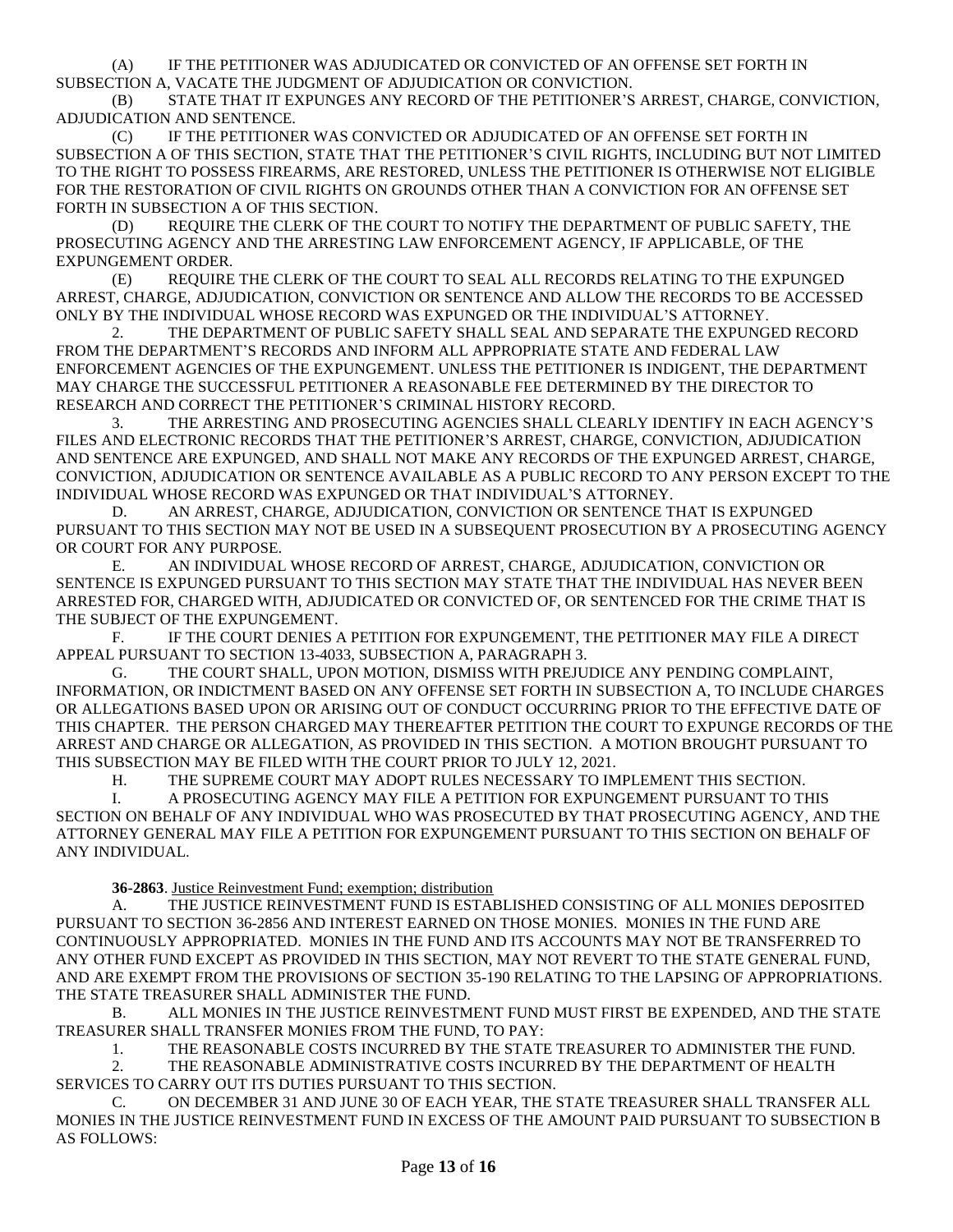1. 35 PERCENT TO COUNTY PUBLIC HEALTH DEPARTMENTS, IN PROPORTION TO THE POPULATION OF EACH COUNTY ACCORDING TO THE MOST RECENT UNITED STATES DECENNIAL CENSUS, FOR THE PURPOSE OF PROVIDING JUSTICE REINVESTMENT PROGRAMS OR MAKING GRANTS TO QUALIFIED NONPROFIT ORGANIZATIONS TO PROVIDE JUSTICE REINVESTMENT PROGRAMS IN THAT COUNTY.

2. 35 PERCENT TO THE DEPARTMENT OF HEALTH SERVICES FOR THE PURPOSE OF MAKING GRANTS TO QUALIFIED NONPROFIT ORGANIZATIONS THAT PROVIDE JUSTICE REINVESTMENT PROGRAMS IN THIS STATE. 3. 30 PERCENT TO THE DEPARTMENT OF HEALTH SERVICES FOR THE PURPOSE OF PROVIDING

JUSTICE REINVESTMENT PROGRAMS, ADDRESSING IMPORTANT PUBLIC HEALTH ISSUES THAT AFFECT THIS STATE, AND TO RESEARCH AND DEVELOP SOCIAL EQUITY PROGRAMS THAT WOULD PROMOTE THE OWNERSHIP AND OPERATION OF MARIJUANA ESTABLISHMENTS AND MARIJUANA TESTING FACILITIES BY INDIVIDUALS FROM COMMUNITIES DISPROPORTIONATELY IMPACTED BY THE ENFORCEMENT OF PREVIOUS MARIJUANA LAWS.

D. GRANTS MADE PURSUANT TO THIS SECTION ARE EXEMPT FROM TITLE 41, CHAPTER 23, AND MUST REQUIRE THE GRANTEE TO PROVIDE THE GRANTING AGENCY WITH AN ANNUAL REPORT DETAILING THE USE OF GRANTED MONIES.

E. MONIES TRANSFERRED AND RECEIVED PURSUANT TO SUBSECTION C OF THIS SECTION SHALL NOT BE CONSIDERED TO BE LOCAL REVENUES FOR THE PURPOSES OF ARTICLE IX, SECTIONS 20 AND 21, CONSTITUTION OF ARIZONA.

F. THE STATE TREASURER MAY PRESCRIBE FORMS NECESSARY TO MAKE TRANSFERS PURSUANT TO SUBSECTION B OF THIS SECTION.

G. FOR PURPOSES OF THIS SECTION, "JUSTICE REINVESTMENT PROGRAMS" MEANS INITIATIVES OR PROGRAMS THAT FOCUS ON ANY OF THE FOLLOWING:

1. PUBLIC AND BEHAVIORAL HEALTH, INCLUDING EVIDENCE-BASED AND EVIDENCE-INFORMED SUBSTANCE USE PREVENTION AND TREATMENT AND SUBSTANCE USE EARLY INTERVENTION SERVICES.

2. RESTORATIVE JUSTICE, JAIL DIVERSION, WORKFORCE DEVELOPMENT, INDUSTRY SPECIFIC TECHNICAL ASSISTANCE, OR MENTORING SERVICES FOR ECONOMICALLY-DISADVANTAGED PERSONS IN COMMUNITIES DISPROPORTIONATELY IMPACTED BY HIGH RATES OF ARREST AND INCARCERATION.

3. ADDRESSING THE UNDERLYING CAUSES OF CRIME AND REDUCING THE PRISON POPULATION IN THIS STATE.

4. CREATING OR DEVELOPING TECHNOLOGY AND PROGRAMS THAT IDENTIFY INDIVIDUALS ELIGIBLE FOR EXPUNGEMENT PURSUANT TO THIS CHAPTER.

**36-2864**. Transaction privilege tax; use tax; additional taxes prohibited

A. FOR PURPOSES OF THE TRANSACTION PRIVILEGE TAX AND USE TAX IMPOSED AND COLLECTED PURSUANT TO TITLE 42, CHAPTER 5, MARIJUANA AND MARIJUANA PRODUCTS ARE TANGIBLE PERSONAL PROPERTY AS PRESCRIBED IN SECTION 42-5001, AND ARE SUBJECT TO THE TRANSACTION PRIVILEGE TAX IN THE RETAIL CLASSIFICATION AND USE TAX.

B. EXCEPT AS PROVIDED IN SUBSECTION A OF THIS SECTION AND SECTION 42-5502, THE STATE AND LOCALITIES MAY NOT IMPOSE OR COLLECT ADDITIONAL TAXES OF ANY KIND ON THE SALE OF MARIJUANA OR MARIJUANA PRODUCTS, AND MAY NOT IMPOSE OR COLLECT ANY FEES OR ASSESSMENTS OF ANY KIND ON THE SALE OF MARIJUANA OR MARIJUANA PRODUCTS OR ON THE LICENSING, OPERATIONS OR ACTIVITIES OF MARIJUANA ESTABLISHMENTS OR MARIJUANA TESTING FACILITIES, UNLESS SUCH FEE OR ASSESSMENT IS OF GENERAL APPLICABILITY TO INDIVIDUALS OR BUSINESSES THAT ARE NOT ENGAGED IN THE SALE OF MARIJUANA OR MARIJUANA PRODUCTS.

C. THE PROHIBITION IMPOSED BY SUBSECTION B OF THIS SECTION DOES NOT APPLY TO UNIFORM INCREASES TO THE TRANSACTION PRIVILEGE TAX RATE FOR THE RETAIL CLASSIFICATION OR USE TAX RATE BY THE STATE OR A LOCALITY, OR TO UNIFORM INCREASES TO FEES OR ASSESSMENTS PERMITTED BY SUBSECTION B OF THIS SECTION.

# **36-2865**. Enforcement of this chapter; mandamus

A. IF THE DEPARTMENT OF HEALTH SERVICES FAILS TO ADOPT RULES NECESSARY FOR THE IMPLEMENTATION OF THIS CHAPTER ON OR BEFORE JUNE 1, 2021, OR IF THE DEPARTMENT FAILS TO BEGIN ACCEPTING APPLICATIONS AS PROVIDED IN SECTION 36-2854, SUBSECTION A, PARAGRAPH 1, SUBDIVISION D, ANY CITIZEN MAY COMMENCE A MANDAMUS ACTION IN SUPERIOR COURT TO COMPEL THE DEPARTMENT TO PERFORM THE ACTIONS MANDATED UNDER THIS CHAPTER.

B. IF THE DEPARTMENT OF HEALTH SERVICES FAILS TO ISSUE A LICENSE OR SEND A NOTICE OF DENIAL WITHIN SIXTY DAYS AFTER RECEIVING A COMPLETE MARIJUANA ESTABLISHMENT APPLICATION PURSUANT TO SECTION 36-2854, SUBSECTION A, PARAGRAPH 1, SUBDIVISION D, THE APPLICANT MAY COMMENCE A MANDAMUS ACTION IN SUPERIOR COURT TO COMPEL THE DEPARTMENT TO PERFORM THE ACTIONS MANDATED UNDER THIS CHAPTER.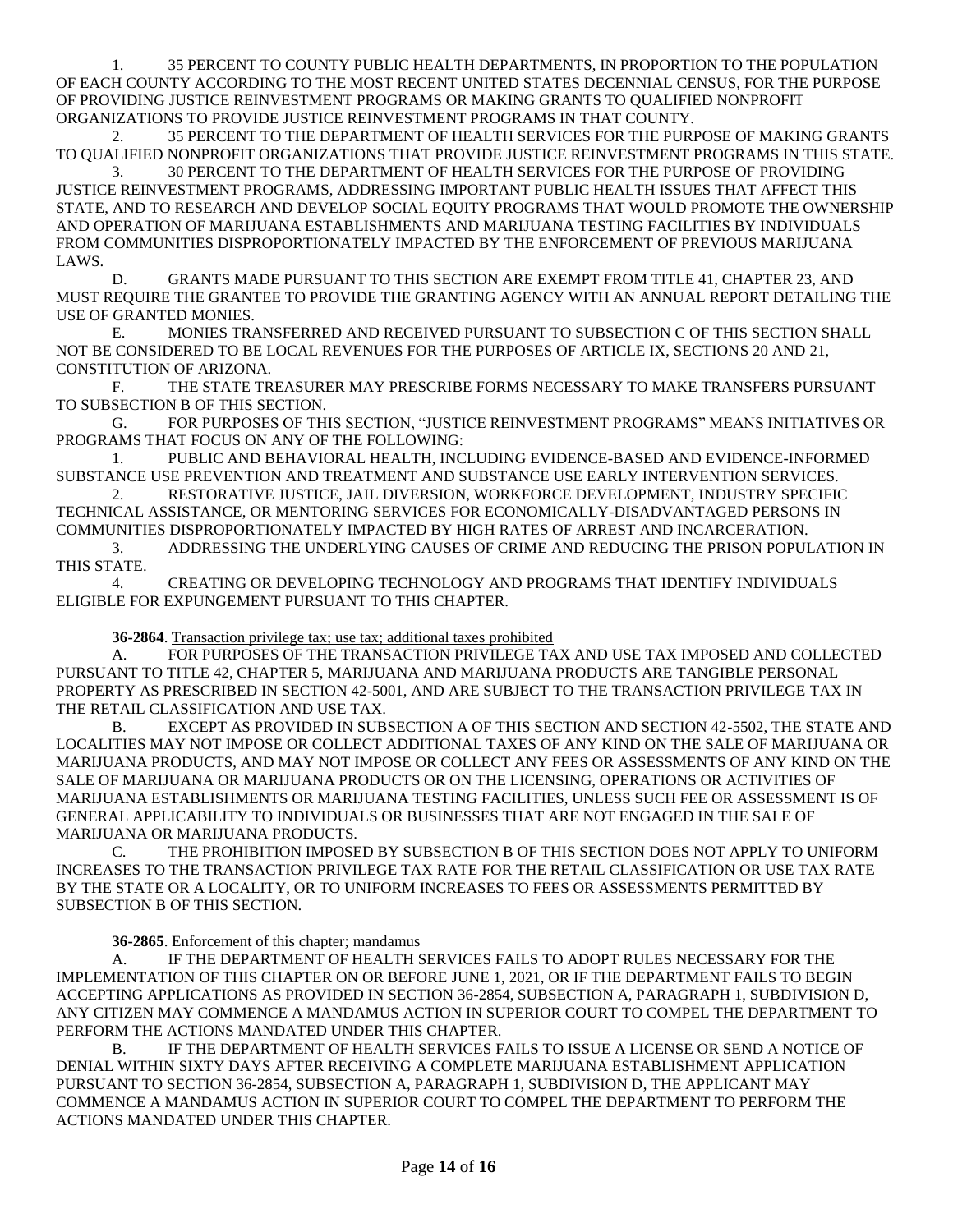C. NOTWITHSTANDING CHAPTER 28.1 OF THIS TITLE, IF THE DEPARTMENT OF HEALTH SERVICES FAILS TO ISSUE ANY MARIJUANA ESTABLISHMENT LICENSES PURSUANT TO SECTION 36-2854, SUBSECTION A, PARAGRAPH 1, SUBDIVISION D ON OR BEFORE APRIL 5, 2021, EACH NONPROFIT MEDICAL MARIJUANA DISPENSARY IN GOOD STANDING MAY BEGIN TO CULTIVATE, PRODUCE, PROCESS, MANUFACTURE, TRANSPORT AND TEST MARIJUANA AND MARIJUANA PRODUCTS AND MAY SELL MARIJUANA AND MARIJUANA PRODUCTS TO CONSUMERS UNTIL THE DEPARTMENT ISSUES LICENSES TO OPERATE MARIJUANA ESTABLISHMENTS. IF THIS OCCURS, NONPROFIT MEDICAL MARIJUANA DISPENSARIES IN GOOD STANDING SHALL:

1. BE TREATED AS MARIJUANA ESTABLISHMENTS FOR ALL PURPOSES UNDER THIS CHAPTER, AND THEIR NONPROFIT MEDICAL MARIJUANA DISPENSARY AGENTS SHALL BE TREATED AS MARIJUANA FACILITY AGENTS FOR ALL PURPOSES UNDER THIS CHAPTER.

2. COMPLY WITH THE RULES ADOPTED BY THE DEPARTMENT TO IMPLEMENT CHAPTER 28.1 OF THIS TITLE, EXCEPT THOSE THAT ARE INCONSISTENT WITH THIS CHAPTER.

**Section 5.** Title 42, Chapter 5, Arizona Revised Statutes, is amended by adding Article 10 to read:

## ARTICLE 10. MARIJUANA AND MARIJUANA PRODUCTS

# **42-5501**. Definitions

IN THIS ARTICLE, UNLESS THE CONTEXT OTHERWISE REQUIRES:

1. "CONSUMER," "DUAL LICENSEE," "MARIJUANA," MARIJUANA ESTABLISHMENT," AND "MARIJUANA PRODUCTS," HAVE THE SAME MEANINGS PRESCRIBED IN SECTION 36-2850.

2. "DESIGNATED CAREGIVER," "NONPROFIT MEDICAL MARIJUANA DISPENSARY" AND "QUALIFYING PATIENT" HAVE THE SAME MEANINGS PRESCRIBED IN SECTION 36-2801.

### **42-5502**. Levy and rate of tax

A. THERE IS LEVIED AND IMPOSED AND THERE SHALL BE COLLECTED BY THE DEPARTMENT AN EXCISE TAX ON ALL MARIJUANA AND MARIJUANA PRODUCTS SOLD TO A CONSUMER BY A MARIJUANA ESTABLISHMENT AT A RATE OF SIXTEEN PERCENT OF THE PRICE OF THE MARIJUANA OR MARIJUANA PRODUCT SOLD. THIS SUBSECTION DOES NOT APPLY TO MARIJUANA DISPENSED TO A REGISTERED QUALIFYING PATIENT OR REGISTERED DESIGNATED CAREGIVER BY A DUAL LICENSEE.

B. IF THE UNITED STATES LEVIES AND COLLECTS AN EXCISE TAX ON MARIJUANA AND MARIJUANA PRODUCTS, THE AGGREGATE OF FEDERAL AND STATE EXCISE TAXES SHALL NOT EXCEED A RATE OF THIRTY PERCENT OF THE PRICE OF THE MARIJUANA OR MARIJUANA PRODUCT SOLD, AND THE TAX LEVIED AND IMPOSED PURSUANT TO SUBSECTION A OF THIS SECTION SHALL BE LOWERED ACCORDINGLY AND AUTOMATICALLY ON THE EFFECTIVE DATE OF THE FEDERAL EXCISE TAX.

C. A PRODUCT SUBJECT TO THE TAX IMPOSED BY THIS SECTION MAY NOT BE BUNDLED WITH A PRODUCT OR SERVICE THAT IS NOT SUBJECT TO THE TAX IMPOSED BY THIS SECTION.

D. NOTWITHSTANDING SECTION 42-3102, THE DEPARTMENT SHALL DEPOSIT ALL MONIES LEVIED AND COLLECTED PURSUANT TO THIS SECTION IN THE SMART AND SAFE ARIZONA FUND ESTABLISHED PURSUANT TO SECTION 36-2856.

**42-5503**. Return and payment by marijuana establishment; penalty; interest

THE TAX IMPOSED BY THIS ARTICLE IS DUE AND PAYABLE, TOGETHER WITH A RETURN STATEMENT PRESCRIBED BY THE DEPARTMENT, FOR EACH MONTH ON OR BEFORE THE TWENTIETH DAY OF THE SUCCEEDING MONTH.

B. A MARIJUANA ESTABLISHMENT THAT FAILS TO PAY THE TAX IMPOSED BY THIS ARTICLE WITHIN TEN DAYS AFTER THE DATE UPON WHICH THE PAYMENT BECOMES DUE IS SUBJECT TO AND SHALL PAY A PENALTY DETERMINED UNDER SECTION 42-1125, PLUS INTEREST AT THE RATE DETERMINED PURSUANT TO SECTION 42-1123 FROM THE TIME THE TAX WAS DUE AND PAYABLE UNTIL PAID. THE DEPARTMENT MAY WAIVE ANY PENALTY OR INTEREST IF IT DETERMINES THAT THE MARIJUANA ESTABLISHMENT HAS MADE A GOOD FAITH ATTEMPT TO COMPLY WITH THE REQUIREMENTS OF THIS ARTICLE.

C. THE MONTHLY RETURN STATEMENT PRESCRIBED BY THE DEPARTMENT SHALL INCLUDE AN ACCOUNT OF THE QUANTITY OF MARIJUANA THAT IS SOLD BY A MARIJUANA ESTABLISHMENT THAT IS SUBJECT TO THE TAX IMPOSED BY THIS ARTICLE DURING THE TAX MONTH.

D. ALL PENALTIES AND INTEREST COLLECTED PURSUANT TO THIS SECTION SHALL BE DEPOSITED IN THE SMART AND SAFE ARIZONA FUND ESTABLISHED PURSUANT TO SECTION 36-2856.